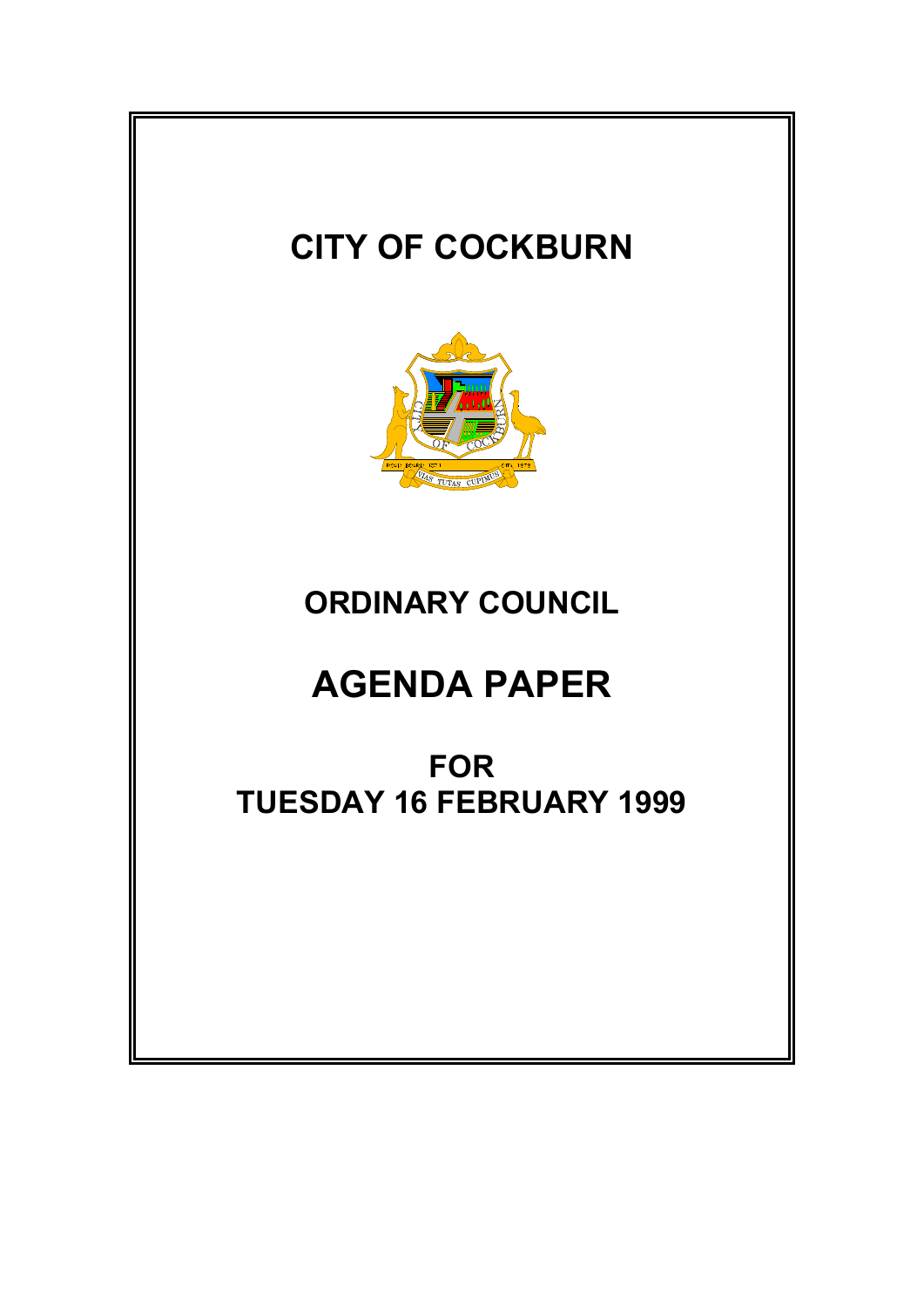# **CITY OF COCKBURN**

#### **SUMMARY OF AGENDA TO BE PRESENTED TO THE ORDINARY COUNCIL MEETING TO BE HELD ON TUESDAY, 16 FEBRUARY 1999 AT 7:30 P.M.**

# **Page** 1. APPOINTMENT OF PRESIDING MEMBER [IF REQUIRED] ................1 2. PUBLIC ADDRESS SESSION ................................................................1 3. WRITTEN REQUEST FOR LEAVE OF ABSENCE.................................1 4. CONFIRMATION OF MINUTES..............................................................1 4.1 (OCM2/99) - ORDINARY MEETING OF COUNCIL - 19/1/99 1 4.2 (OCM2/99) - SPECIAL MEETING OF COUNCIL - 20/1/99 1 5. APOLOGIES AND LEAVE OF ABSENCE ..............................................1 6. ADDITIONS TO THE AGENDA...............................................................1 7. DEPUTATIONS.......................................................................................1 8. COUNCIL MATTERS ..............................................................................2 8.1 (OCM2/99) - STRATEGIC & POLICY COMMITTEE REPORT - 2/2/99 (1055) 2 8.2 (OCM2/99) - COMMUNITY DEVELOPMENT COMMITTEE REPORT - 9/2/99 (1052) 2 9. ADMINISTRATION..................................................................................2 9.1 (OCM2/99) - PROPOSED REVOCATION OF COUNCIL DECISION 19/1/99 - CDC ITEM 7.3 - FINAL ADOPTION - AMENDMENT NO.182 - LOT PT. 1 AND LOT 781 CNR NORTH LAKE ROAD AND BERRIGAN DRIVE, SOUTH LAKE - OWNER: B & R INVESTMENTS PTY LTD - APPLICANT: BSD CONSULTANTS (92182) (SR) (EA 2 9.2 (OCM2/99) - PROPOSED REVOCATION OF COUNCIL DECISION 19/1/99 - OCM ITEM 9.6 - PACKHAM DEVELOPMENT AREA OPEN SPACE FUNDS (9235; 104081) (CLR PECOTIC) 4 9.3 (OCM2/99) - PACKHAM URBAN DEVELOPMENT AREA CONSULTANCY BRIEF FOR INVESTIGATION (9235) (SMH) (ATTACH) 7 9.4 (OCM2/99) - PACKHAM URBAN DEVELOPMENT AREA - PUBLIC OPEN SPACE PAYMENT (SMH) (9235) (ATTACH) 16 9.5 (OCM2/99) - LOCAL AGENDA 21 CONFERENCE - MANDURAH, WA - 11/12 MARCH, 1999 (1027) (DMG) 19 9.6 (OCM2/99) - MOTION CARRIED AT ANNUAL ELECTORS MEETING - 8 FEBRUARY 1999 - POSTAL VOTING (1713; 1700) (DMG) 20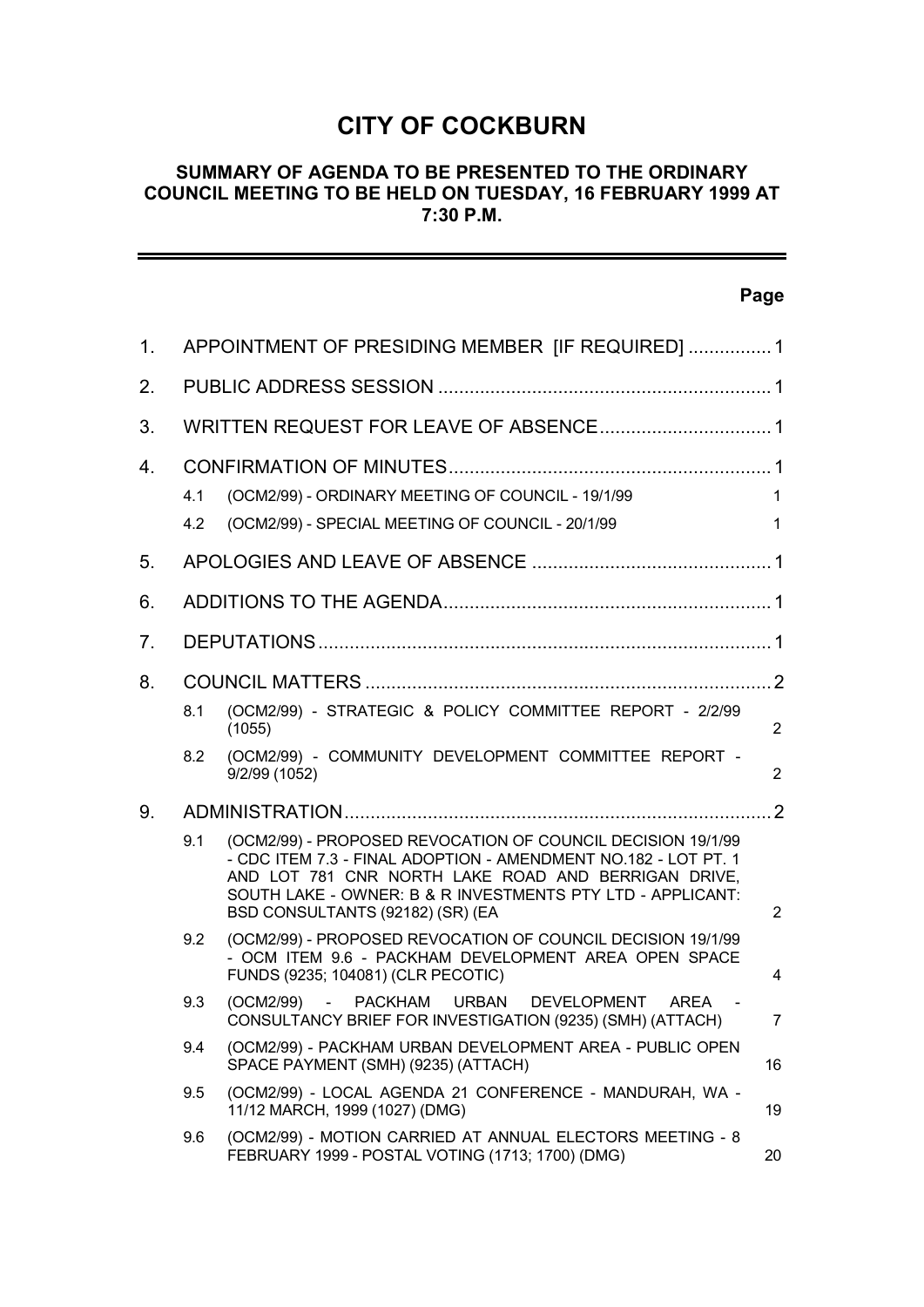| 11. MOTIONS OF WHICH PREVIOUS NOTICE HAS BEEN GIVEN22                                 |    |
|---------------------------------------------------------------------------------------|----|
| 12. NOTICE OF MOTIONS FOR CONSIDERATION AT THE FOLLOWING                              |    |
|                                                                                       |    |
| 13.1 (OCM2/99) - REMUNERATION REVIEW - CHIEF EXECUTIVE OFFICER<br>(003) (ATC)(ATTACH) | 22 |
|                                                                                       | 23 |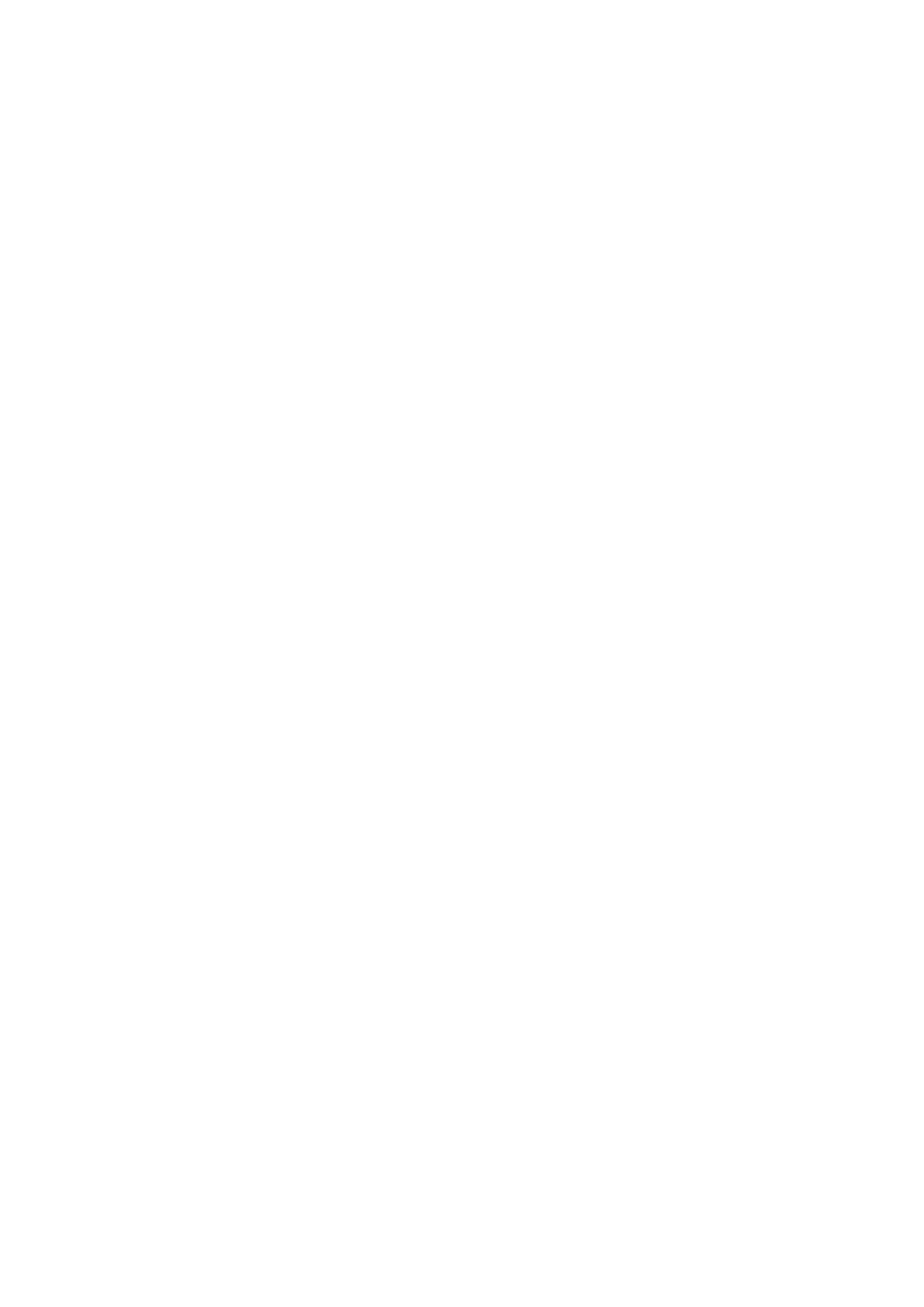# **CITY OF COCKBURN**

**AGENDA TO BE PRESENTED TO THE ORDINARY COUNCIL MEETING TO BE HELD ON TUESDAY, 16 FEBRUARY 1999 AT 7:30 P.M.**

- **1. APPOINTMENT OF PRESIDING MEMBER [IF REQUIRED]**
- **2. PUBLIC ADDRESS SESSION**
- **3. WRITTEN REQUEST FOR LEAVE OF ABSENCE**
- **4. CONFIRMATION OF MINUTES**
	- **4.1 (OCM2/99) - ORDINARY MEETING OF COUNCIL - 19/1/99**
	- **4.2 (OCM2/99) - SPECIAL MEETING OF COUNCIL - 20/1/99**
- **5. APOLOGIES AND LEAVE OF ABSENCE**
- **6. ADDITIONS TO THE AGENDA**
- **7. DEPUTATIONS**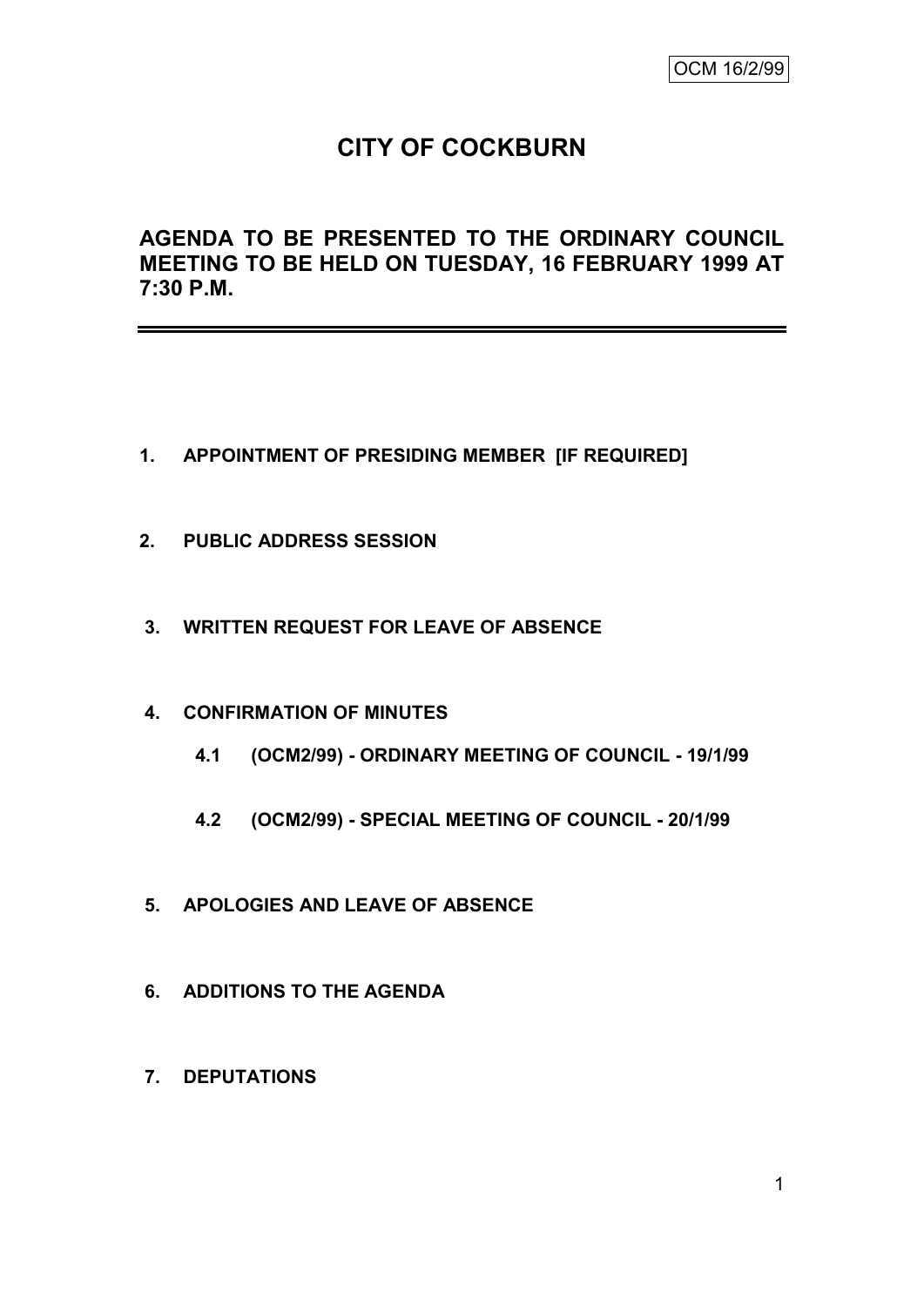## **8. COUNCIL MATTERS**

- **8.1 (OCM2/99) - STRATEGIC & POLICY COMMITTEE REPORT - 2/2/99 (1055)**
- **8.2 (OCM2/99) - COMMUNITY DEVELOPMENT COMMITTEE REPORT - 9/2/99 (1052)**

## **9. ADMINISTRATION**

**9.1 (OCM2/99) - PROPOSED REVOCATION OF COUNCIL DECISION 19/1/99 - CDC ITEM 7.3 - FINAL ADOPTION - AMENDMENT NO.182 - LOT PT. 1 AND LOT 781 CNR NORTH LAKE ROAD AND BERRIGAN DRIVE, SOUTH LAKE - OWNER: B & R INVESTMENTS PTY LTD - APPLICANT: BSD CONSULTANTS (92182) (SR) (EA**

#### **RECOMMENDATION**

That Council considers the revocation of the decision of Council taken on the 19<sup>th</sup> January 1999 as follows :-

"*That Council :*

- *(1) uphold the submissions objecting to the amendment; and*
- *(2) advise the Minister for Planning that Council does not wish to proceed with the amendment, on the basis that the zoning of mixed business would not be compatible with the adjoining residential land.*"

## **TO BE CARRIED BY AN ABSOLUTE MAJORITY OF COUNCIL**

# **COUNCIL DECISION**

That Council:

## **Background**

At the Council Meeting of the  $19<sup>th</sup>$  January 1999, Council resolved as follows in respect to the abovementioned item:-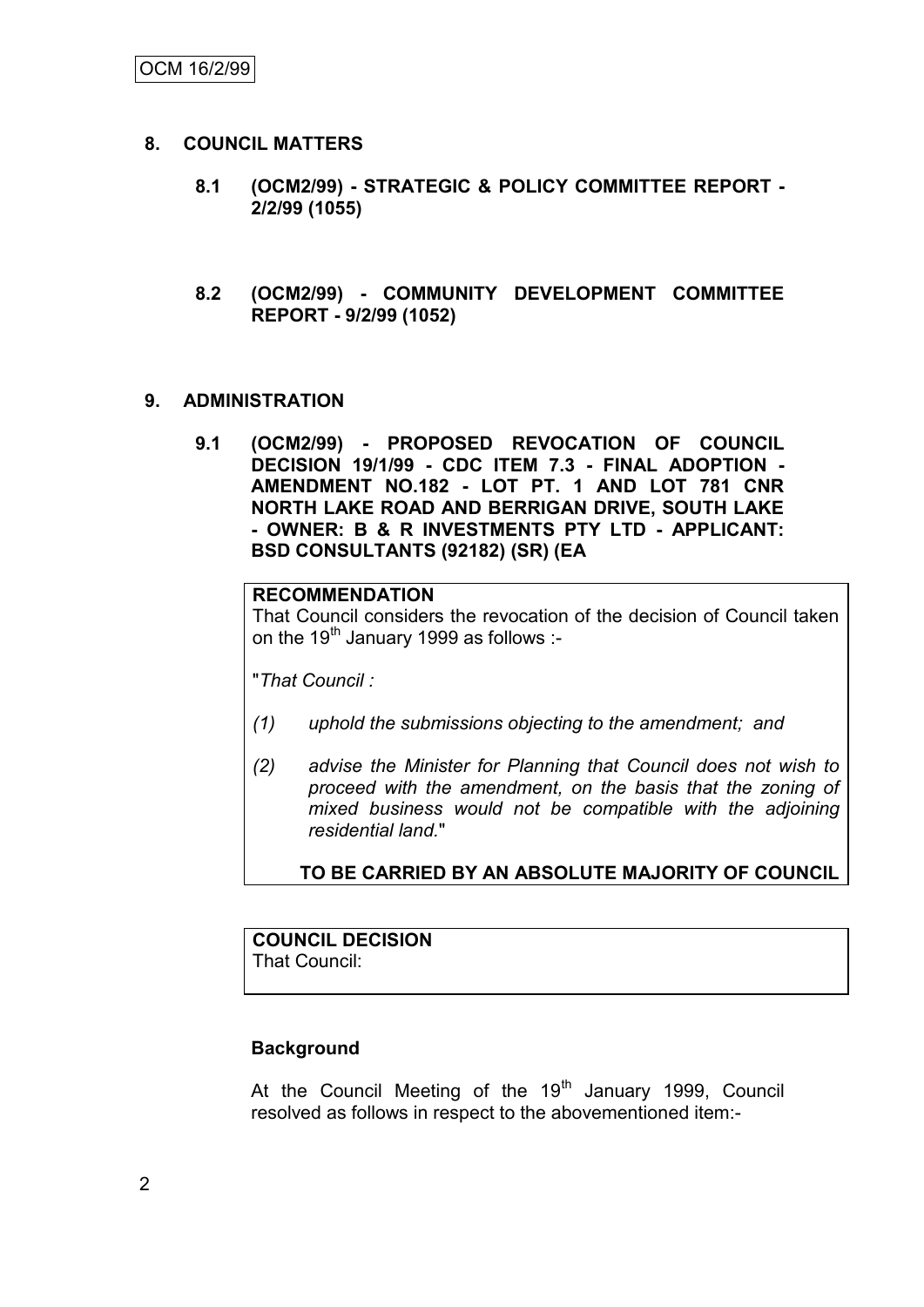"*That Council :*

- *(1) uphold the submissions objecting to the amendment; and*
- *(2) advise the Minister for Planning that Council does not wish to proceed with the amendment, on the basis that the zoning of mixed business would not be compatible with the adjoining residential land.*

### **CARRIED**"

A letter containing the requisite number of signatures pursuant to Regulation 10 of the Local Government (Administration) Regulations 1996, a request to revoke this decision was received. The signatories were Clr Humphreys, Clr Hunt, Clr Separovich, Clr Lee and Clr Lees.

Accordingly, no administrative action to carry out this decision of Council has taken place pending consideration of the proposal to revoke it.

#### **Submission**

N/A

## **Report**

Pursuant to Regulation 10, Council must consider the request to revoke this decision of Council.

However, any decision to revoke the resolution, can only be effective if it is carried by an Absolute Majority of Council (ie: 8 Councillors irrespective of the number of Councillors in attendance at the Meeting at the time it is considered).

Should an Absolute Majority of Council not be obtained, then the Council decision of the  $19<sup>th</sup>$  January 1999 will remain in force.

## **Strategic Plan/Policy Implications**

N/A

## **Budget/Financial Implications**

N/A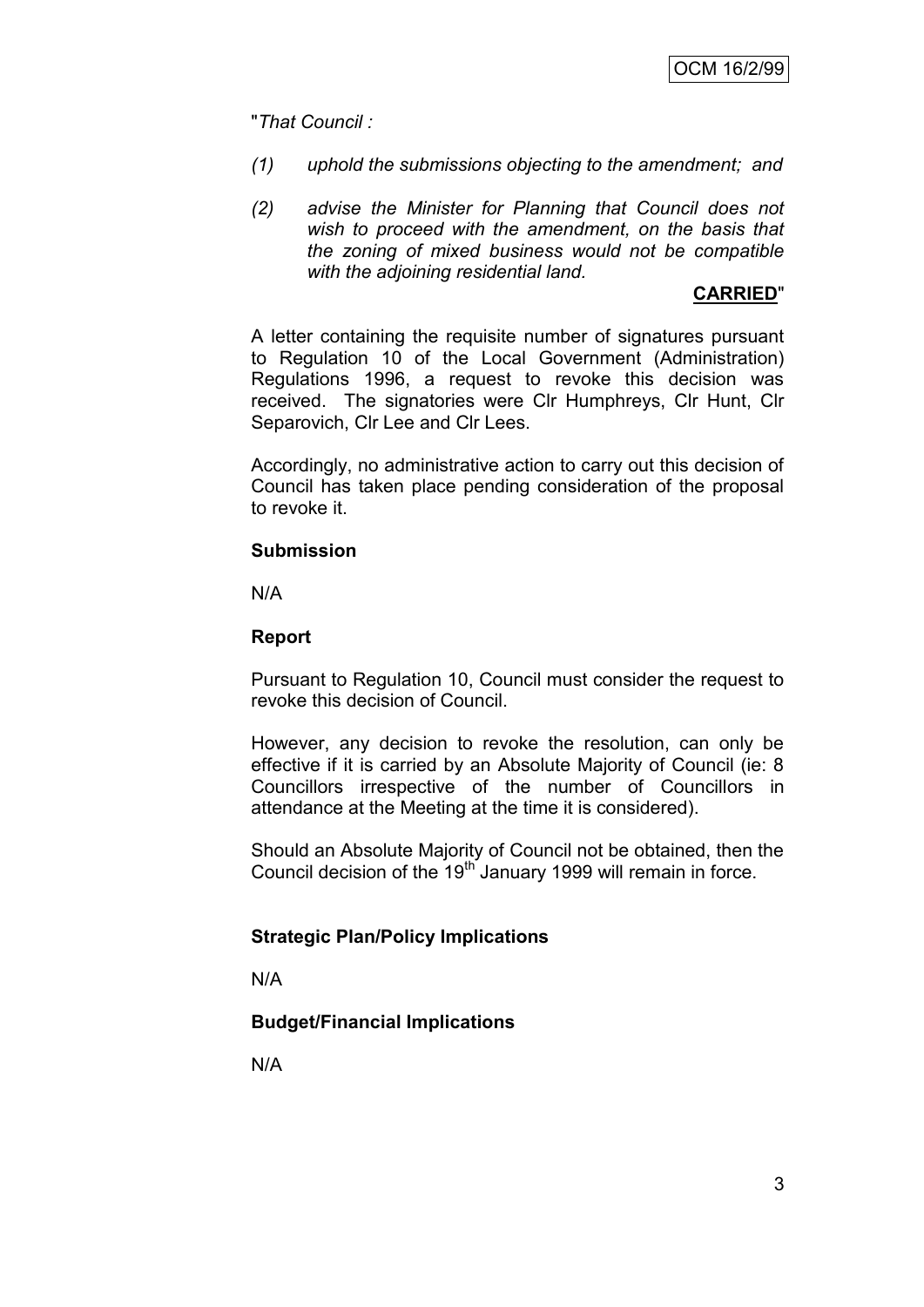## **9.2 (OCM2/99) - PROPOSED REVOCATION OF COUNCIL DECISION 19/1/99 - OCM ITEM 9.6 - PACKHAM DEVELOPMENT AREA OPEN SPACE FUNDS (9235; 104081) (CLR PECOTIC)**

## **RECOMMENDATION**

That Council considers the revocation of the decision of Council taken on the  $19<sup>tn</sup>$  January 1999 as follows :-

"*That the Packham Development Area Public Open Space (POS) funds to take place as follows:*

- *1. that the City of Cockburn distribute as progress payments all of the funds held for Packham Development Area POS purposes together with interest including funds held by Urban Focus, to all the landowners who contributed their land for POS in excess of 10% requirement;*
- *2. that the City of Cockburn demand repayment of all Packham Development Area POS funds held by Urban Focus together with interest for distribution purposes by this Council, in accordance with Council's 6th of June 1989 resolution and in accordance with District Zoning Scheme No.1 Amendment 240. The above complies with Section 20C of the Town Planning and Development Act;*
- *3. that distributions be made in correct proportions to all the landowners who contributed their land for POS in excess of the 10% requirement within 14 days of this meeting;*
- *4. that all Packham Development Area POS funds collected from the future subdivisions together with interest be paid in correct proportions to all the landowners who contributed their land for POS in excess of 10% requirement, within 14 days of the date the funds received by this Council and continue to do so until all the funds for Packham Development Area POS are received and paid in full to the landowners;*
- *5. that Council's authority to distribute the Packham Development Area POS funds is in accordance with the verbal and implied agreements by this Council and the landowners who contribute their land for POS purposes in excess of their 10% requirement.*
- *6. that with approval of this resolution this Council is ratifying verbal and implied agreements with the landowners who contributed their land for POS in excess of their 10% requirement. Furthermore, that the City of Cockburn prepare at its cost written agreements which reflect the verbal and implied agreements which are to be signed by both the landowners and*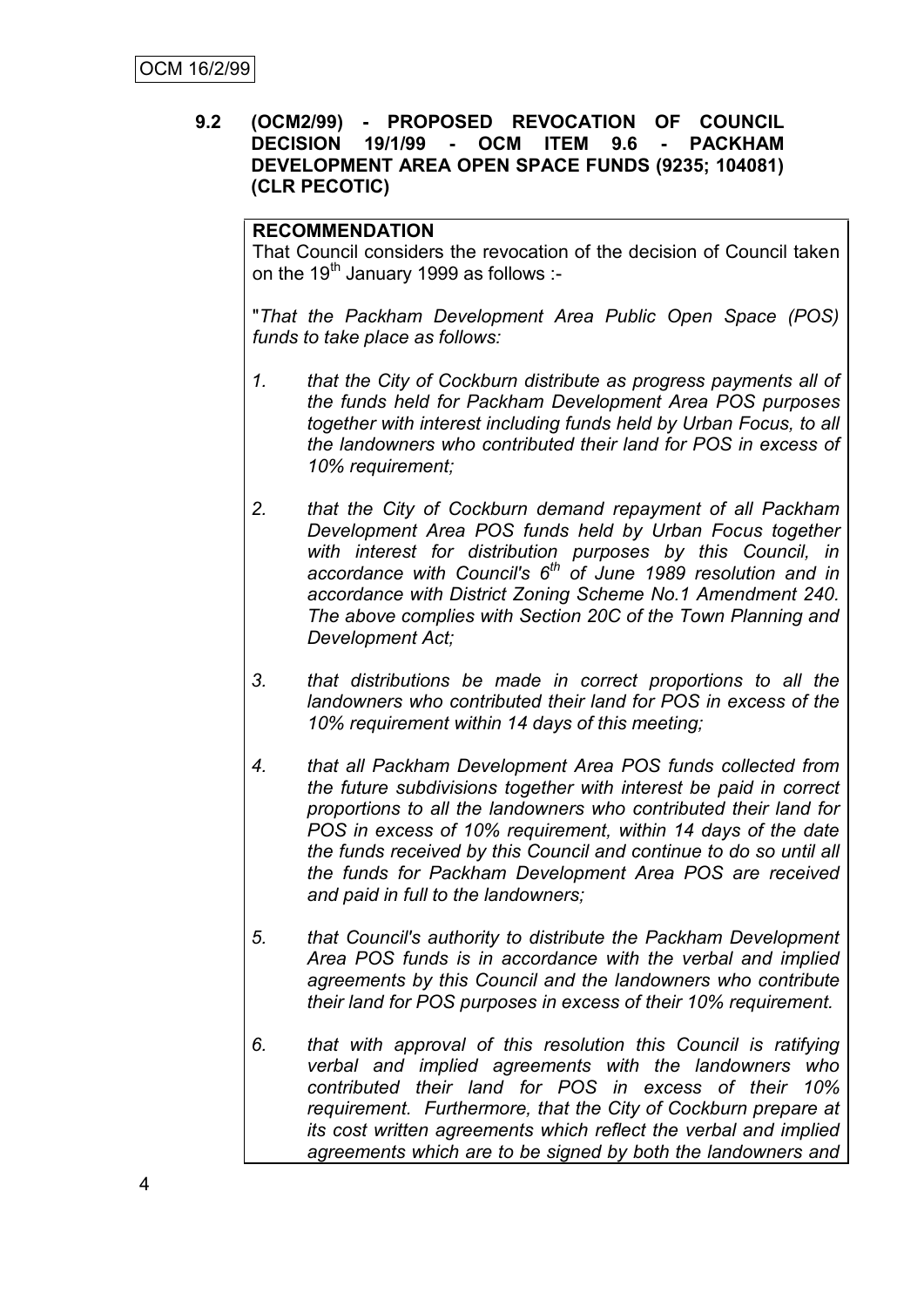*this Council.*"

## **TO BE CARRIED BY AN ABSOLUTE MAJORITY OF COUNCIL**

## **COUNCIL DECISION**

That Council:

## **Background**

At the Council Meeting of the  $19<sup>th</sup>$  January 1999, Council resolved as follows in respect to the abovementioned item :-

"*That the Packham Development Area Public Open Space (POS) funds to take place as follows:*

- *1. that the City of Cockburn distribute as progress payments all of the funds held for Packham Development Area POS purposes together with interest including funds held by Urban Focus, to all the landowners who contributed their land for POS in excess of 10% requirement;*
- *2. that the City of Cockburn demand repayment of all Packham Development Area POS funds held by Urban Focus together with interest for distribution purposes by this Council, in accordance with Council's 6th of June 1989 resolution and in accordance with District Zoning Scheme No.1 Amendment 240. The above complies with Section 20C of the Town Planning and Development Act;*
- *3. that distributions be made in correct proportions to all the landowners who contributed their land for POS in excess of the 10% requirement within 14 days of this meeting;*
- *4. that all Packham Development Area POS funds collected from the future subdivisions together with interest be paid in correct proportions to all the landowners who contributed their land for POS in excess of 10% requirement, within 14 days of the date the funds received by this Council and continue to do so until all the funds for Packham Development Area POS are received and paid in full to the landowners;*
- *5. that Council's authority to distribute the Packham Development Area POS funds is in accordance with the verbal and implied agreements by this Council and the*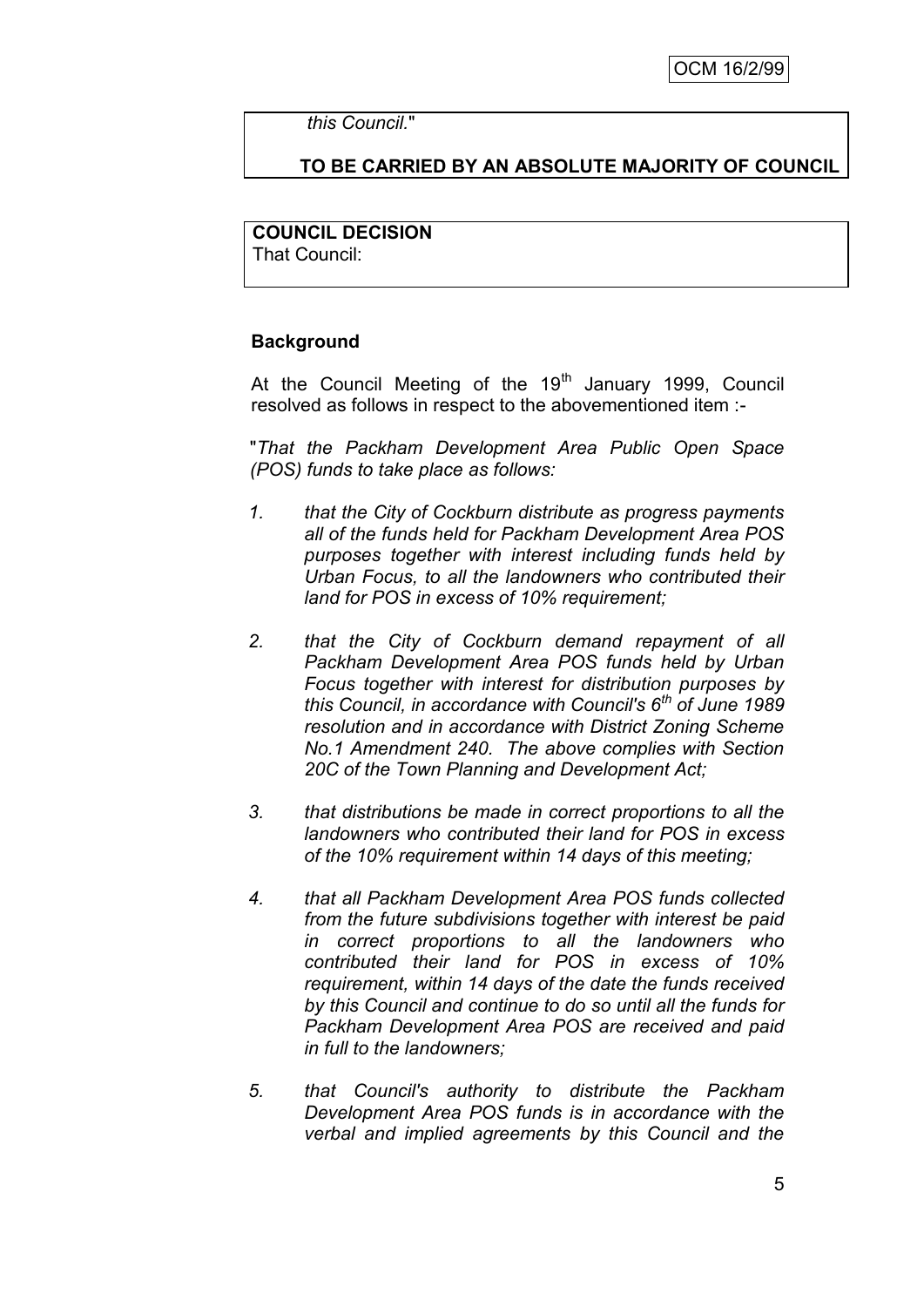*landowners who contribute their land for POS purposes in excess of their 10% requirement.*

*6. that with approval of this resolution this Council is ratifying verbal and implied agreements with the landowners who contributed their land for POS in excess of their 10% requirement. Furthermore, that the City of Cockburn prepare at its cost written agreements which reflect the verbal and implied agreements which are to be signed by both the landowners and this Council.*

## **CARRIED**"

By facsimile message dated the  $27<sup>th</sup>$  January 1999, containing the requisite number of signatures pursuant to Regulation 10 of the Local Government (Administration) Regulations 1996, a request to revoke this decision was received. The signatories were Clr Separovich, Clr Hunt, Clr Lee, Clr Humphreys and Clr Waters.

Accordingly, no administrative action to carry out this decision of Council has taken place, pending consideration of the proposal to revoke it.

#### **Submission**

N/A

#### **Report**

Pursuant to Regulation 10, Council must consider the request to revoke this decision of Council.

However, any decision to revoke the resolution, can only be effective if it is carried by an Absolute Majority of Council (ie: 8 Councillors irrespective of the number of Councillors in attendance at the Meeting at the time it is considered).

Should an Absolute Majority of Council not be obtained, then the Council decision of the 19<sup>th</sup> January 1999 will remain. However, based on legal advice that the decision is illegal, if not rescinded, the decision will not be actioned by Council staff.

## **Strategic Plan/Policy Implications**

N/A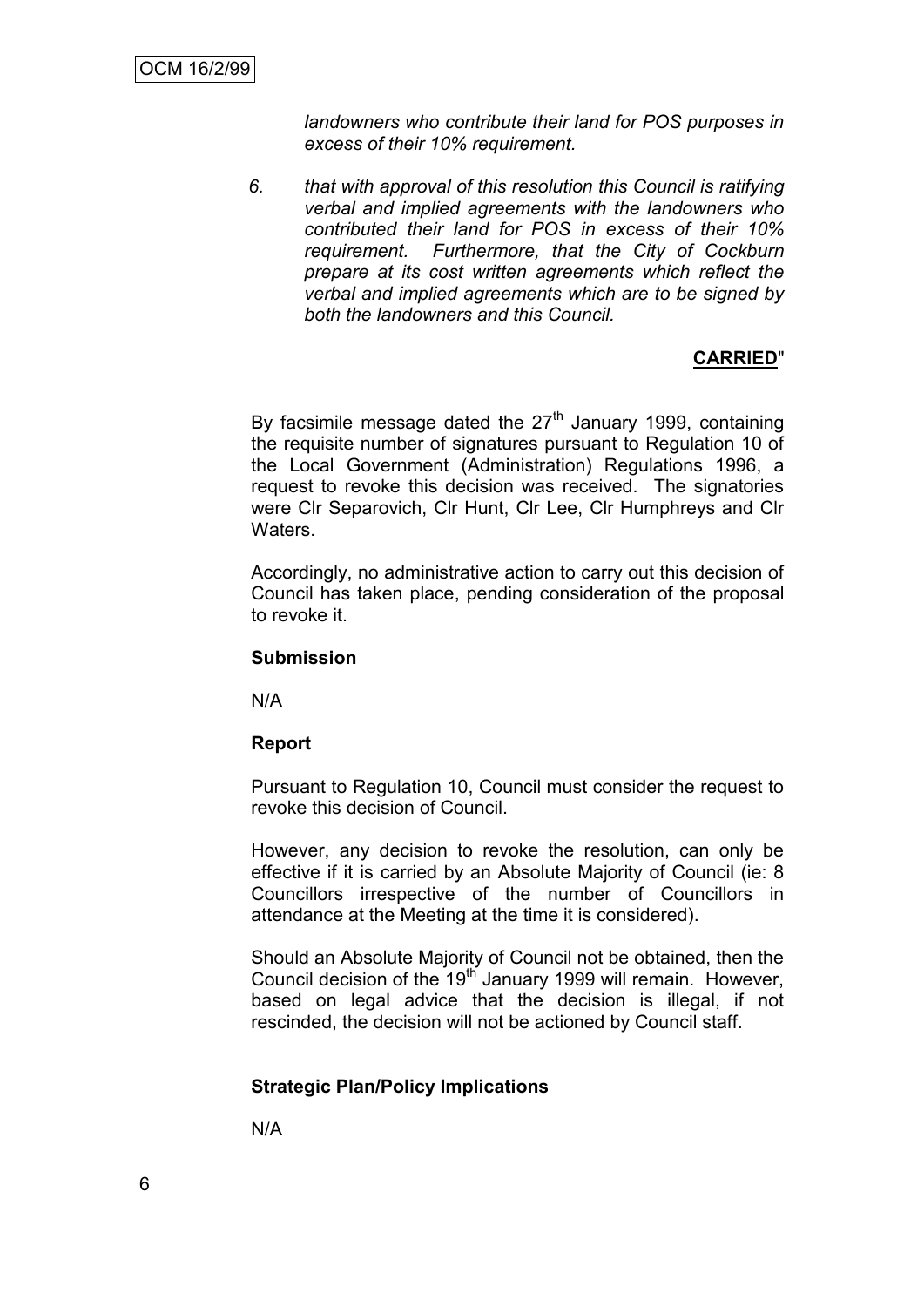## **Budget/Financial Implications**

N/A

## **9.3 (OCM2/99) - PACKHAM URBAN DEVELOPMENT AREA - CONSULTANCY BRIEF FOR INVESTIGATION (9235) (SMH) (ATTACH)**

## **RECOMMENDATION**

That Council:

- (1) receive the report:
- (2) adopt the proposed brief as the basis of appointing a suitably qualified and experienced firm of consultants or person to undertake a review of the statutory basis, administration, operation and management of the Packham Urban Development Area;
- (3) formally request the Department of Local Government to review and agree to the brief and to accept responsibility for the management of the appointed consultant;
- (4) send a copy of the brief to selected consultants requesting a submission to undertake the work be lodged with the Chief Executive Officer by Tuesday,  $9<sup>th</sup>$  March 1999, for the Council's consideration at its meeting of the 16<sup>th</sup> March 1999;
- (5) request submissions from the following selected consultants and individuals:-
	- Mr David Gray of Gray Lewis & Associates
	- Mr Gene Koltasz of Koltasz Smith & Partners
	- Mr Douglas Collins (retired) Ex-Deputy Commissioner of the Town Planning Department and currently member of the Ministerial Appeals Committee
	- Ms Cheryl Chaffer of Cheryl Chaffer and Associates, member of the PEER Review Committee (WAMA);
- (6) determine that, should additional monies be required to facilitate the appointment of the consultant, such funds be taken from the Chief Executive Officer's Consultancy Account No. 135310; and
- (7) nominate Clr and the Chief Executive Officer, to be the Council representatives on the Joint Committee for the appointment and overseeing the consultant in accordance with Clause 7 of the brief.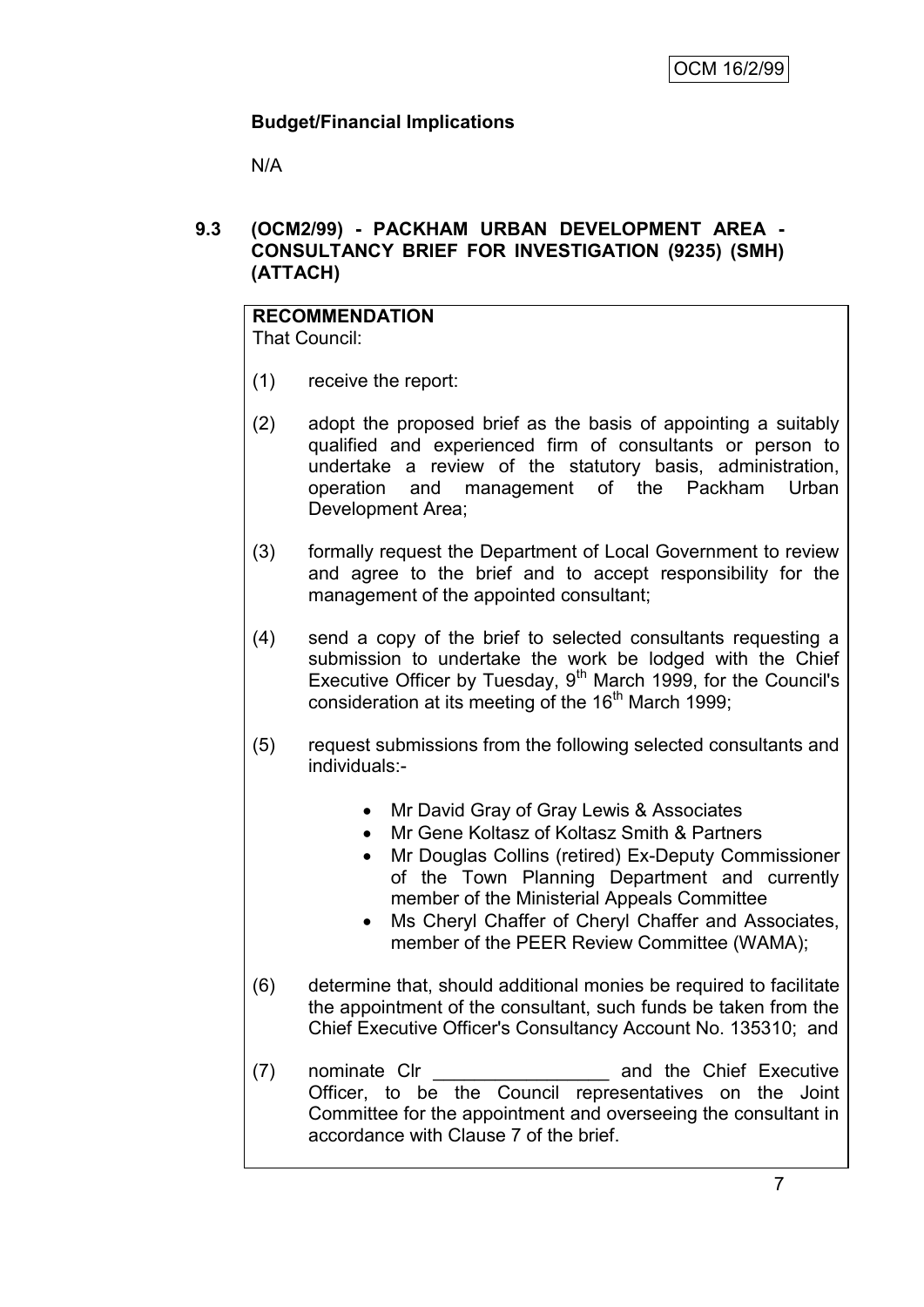## **COUNCIL DECISION**

#### **Background**

Issues and concerns about the Packham Urban Development Area remain unresolved and continue to occupy a considerable amount of Councillor and staff time.

As it stands at the moment, there does not appear to be a satisfactory solution to the number of questions continuing to be raised by Councillors and landowners from the Packham Area, despite the responses being provided by Council's Solicitors, professional staff and others such as Urban Focus.

Packham has been a major issue within Council for the past 9 months, commencing with an application to subdivide Lot 17 Hamilton Road, Spearwood by Peremate Holdings Pty Ltd.

Lot 17 was the subject of an appeal. The appeal to the Minister for Planning was dismissed and following this, the owner requested the clearances for the subdivision be issued. This resulted in the creation of 18 lots, a road reserve and an area of public open space and drainage reserved under Section 20A of the Act. The public open space and drainage reserve was given up to the Crown free of cost and without compensation.

The issuing of the clearances for Lot 17 brought the matter to an end.

However, the owners of Lot 17 together with others from Packham, believe that the Council has a role and a responsibility to recompense those owners, from the Council's Section 20C Cash-In-Lieu of Public Open Space Account, who have over contributed public open space and drainage.

There have also been general and specific accusations made by some Councillors and landowners, about the administration of the Packham Urban Development Area by Council's staff and Urban Focus, particularly in respect to the legality and consistency of actions taken and the implementation of Council decisions.

In response to these concerns, the staff have endeavoured to provide comprehensive and objective advice to Council and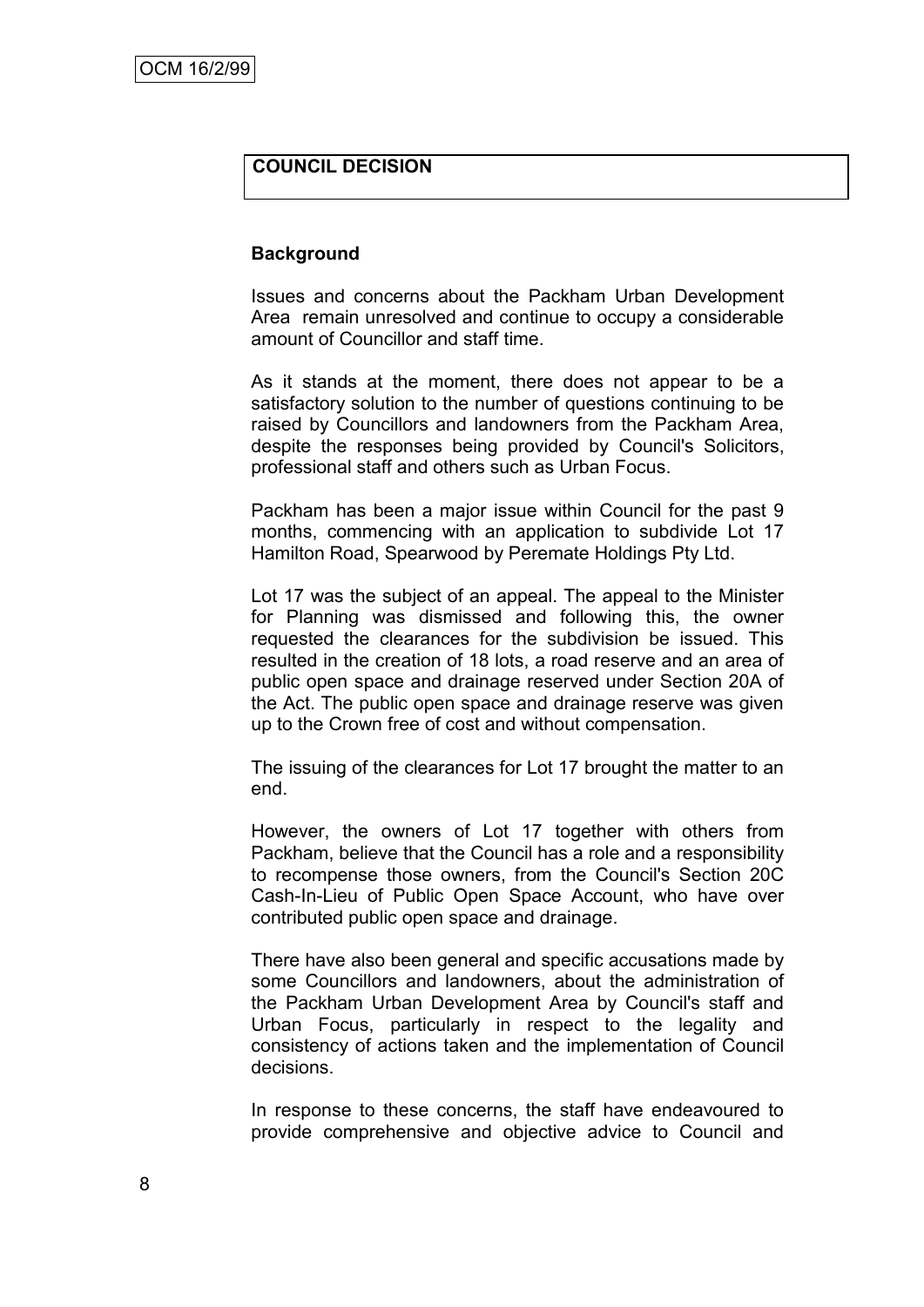where necessary, supported this by legal opinions from Council's Solicitors.

The various advice in the past which have sought to clarify the situation, most of which has been provided to Council on request, formed part of reports or in response to questions from Council or Councillors, the most important of which are summarised as follows:-

- May 1989 **Advice from Francis A Jones and Associates,** Council Auditors, commenting on the appropriateness of the private owners agreement.
- December 1996 Council seeks changes to the TP & D Act to enable payments to owners in a private subdivision agreement from the Section 20C Account to accommodate the \$222,934 paid to Urban Focus in 1995.
- October 1997 Urban Focus requested the repayment of \$63,700 because it was incorrectly paid into the Council's Section 20C Account.
- December 1997 Special Council meeting to receive advice from Denis McLeod.
- December 1997 Legal Opinion from McLeod & Co on POS.
- December 1997 Urban Focus advice on POS contributions.
- December 1997 Council seeks to amend the TP & D Act.
- January 1998 Legal Opinion from McLeod & Co on POS.

January 1998 Legal Opinion from McLeod & Co on POS Drainage Equalisation Arrangements.

- February 1998 Draft Local Government Assessment Report by Department of Local Government on payment of monies by Council in relation to the Packham Development Area.
- February 1998 Special Council meeting to receive advice from Denis McLeod.
- February 1998 Legal Opinion from McLeod & Co on POS and Drainage.

March 1998 Special Council meeting to discuss Local Government Report.

May 1998 Department of Local Government Analysis Report on the payment of monies by Council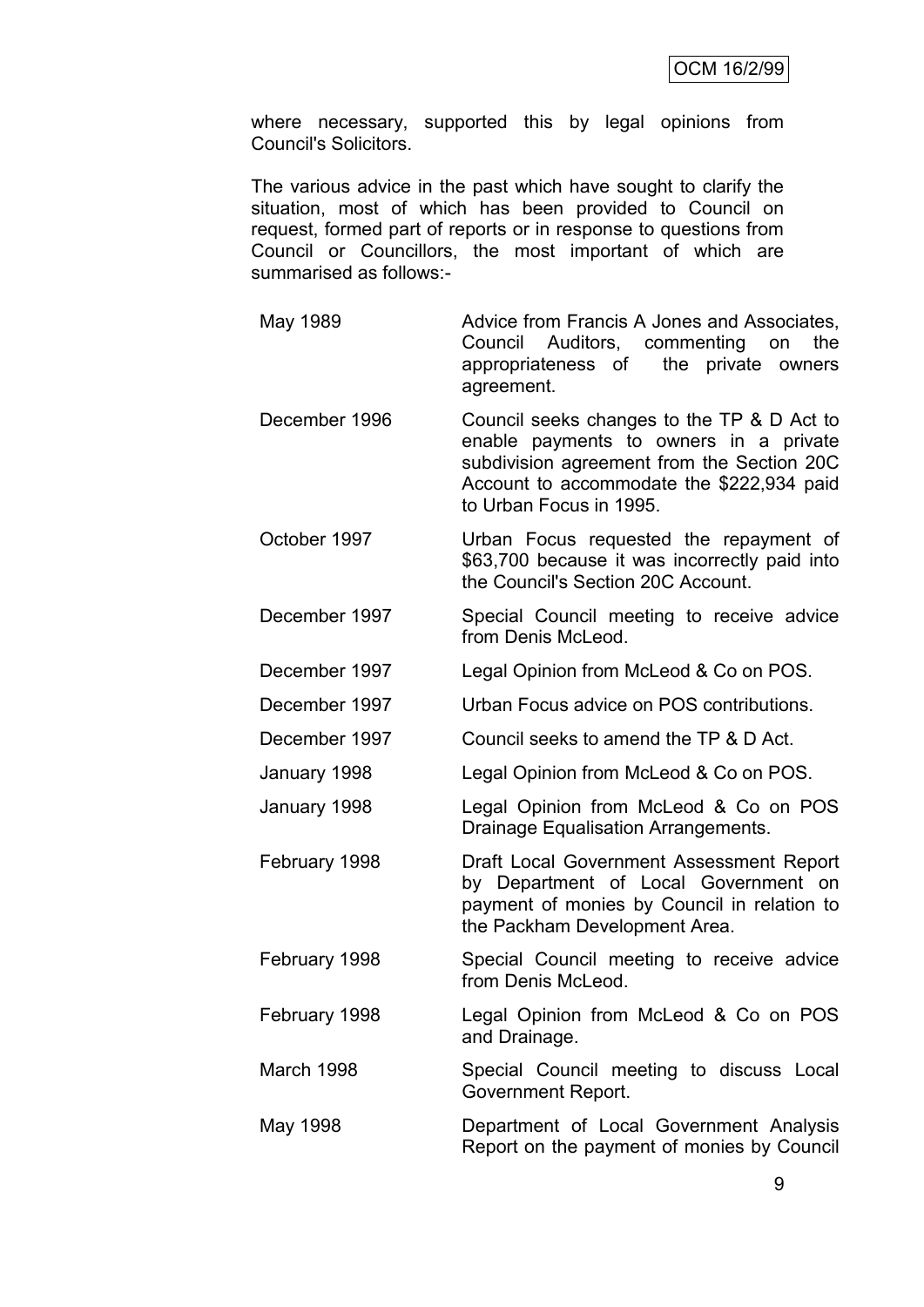|                  | in relation to the Packham Development<br>Area.                                                                                                         |
|------------------|---------------------------------------------------------------------------------------------------------------------------------------------------------|
| May 1998         | Urban Focus advice of POS Equalisation<br>Arrangement.                                                                                                  |
| May 1998         | Legal Opinion from McLeod & Co on POS<br>and Drainage.                                                                                                  |
| <b>June 1998</b> | Report to Council on POS payments.                                                                                                                      |
| <b>June 1998</b> | CIr Pecotic required that the staff circulate 12<br>pieces of information relating to Packham to<br>all Councillors.                                    |
| <b>June 1998</b> | Response from the Hon Minister for Local<br>Government.                                                                                                 |
| <b>July 1998</b> | Report to Council on POS payments.                                                                                                                      |
| August 1998      | Report to Council on Department of Local<br>Government Audit.                                                                                           |
| August 1998      | Hon Minister for Planning gives reasons to<br>Peremate Holdings as to why its appeal was<br>dismissed, which related to Packham<br>situation generally. |
| September 1998   | Report to Council on Packham.                                                                                                                           |
| November 1998    | Department of Local Government advice on<br>Section 20C payments.                                                                                       |
| December 1998    | Response to CIr Pecotic by CEO.                                                                                                                         |
| January 1999     | Response to CIr Pecotic by A/CEO.                                                                                                                       |
| January 1999     | Response to CIr Pecotic by Director Finance                                                                                                             |
| January 1999     | Response to CIr Pecotic by A/CEO.                                                                                                                       |
| January 1999     | Urban Focus advice on Private Owners<br>Agreement.                                                                                                      |
| January 1999     | Department of Local Government advice on<br>POS payments and 20C Account.                                                                               |
| January 1999     | Response to CIr Pecotic by A/CEO.                                                                                                                       |
| January 1999     | Legal Opinion of McLeod & Co on Packham<br>Resolutions of January 1999.                                                                                 |
| February 1999    | Legal Opinion of McLeod & Co on Mr Claude<br>Della-Bona's accusations.                                                                                  |
| February 1999    | Urban Focus "Statement" on POS/Wetland<br>Equalisation Arrangement sent to Council                                                                      |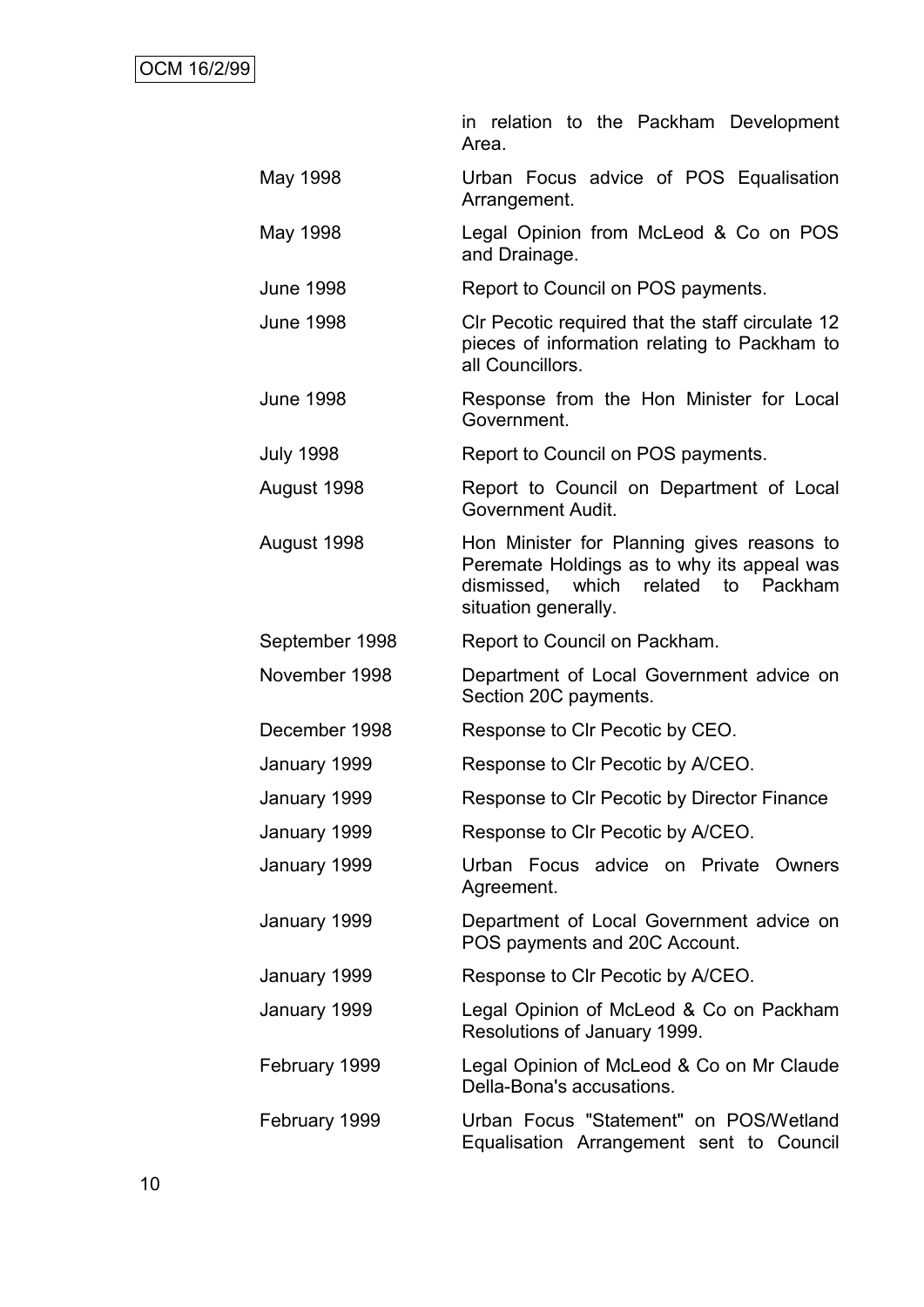and it is understood also to all participating landowners.

This summary only includes advice received in respect to Packham, and does not include complementary and related advice received in respect to Lot 17 Hamilton Road, Spearwood owned by Peremate Holdings Pty Ltd.

Since preparing this summary, the CEO has also sought a second legal opinion on specific questions relating to Packham from Mr John Woodhouse of Watts & Woodhouse, a firm which specialises in town planning matters, which has been circulated to all Councillors.

A similar request was made to the CEO of the Ministry for Planning in order to clarify certain points. It is hoped that this response from the Ministry for Planning will be available for tabling at the Council meeting on the  $16<sup>th</sup>$  February 1999.

The investigation into certain matters dealt with by the Council by the Chief Executive Officer of the Department of Local Government under Section 8.3 of the Act, has yet to be presented to Council and the findings may have implications for Packham as a result of enquiries into the subdivision of Lot 17 Hamilton Road, Spearwood.

#### **Submission**

N/A

#### **Report**

Since December 1998, with the receipt of a series of questions from Clr Pecotic about Packham, there have been numerous questions raised by Councillors and landowners to which considered responses have been supplied.

On the 23rd December 1998, the Chief Executive Officer wrote a 4 page letter to Clr Ostojich in response to questions he raised about Packham during the Council meeting held on the  $15<sup>th</sup>$ December 1998. The correspondence contained 6 attachments. The response was sent to all Councillors.

On the 23rd December, Clr Pecotic wrote to the Chief Executive Officer requiring answers to 18 questions on Packham. The Acting CEO responded on 4th January 1999, with a 3 page letter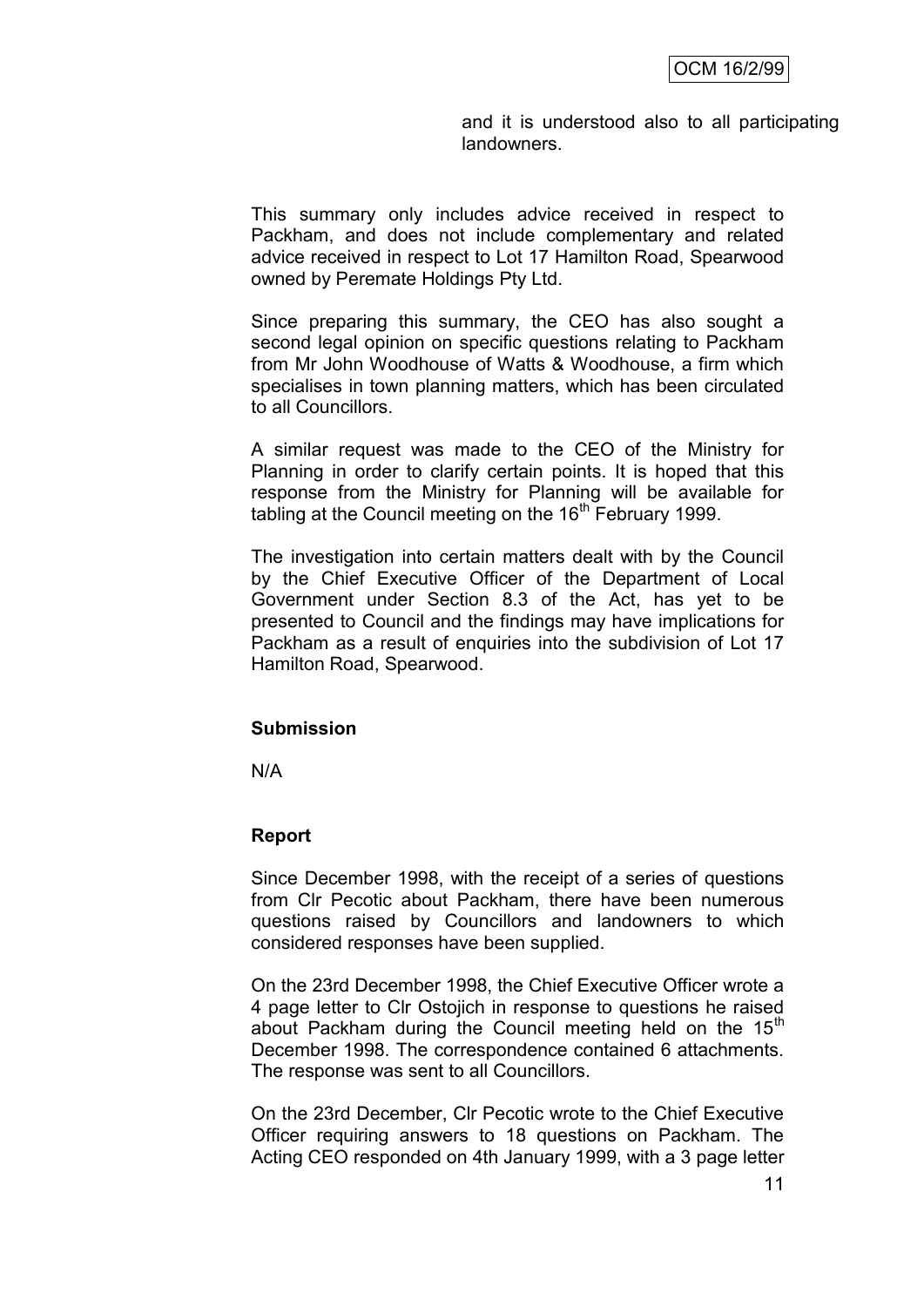to which there were 4 attachments. The response was also sent to all Councillors.

On the 5th January 1999, Clr Pecotic wrote to the Director of Finance and Corporate Services, asking answers to 5 questions to which a 2 page response was provided on 6th January.

On the 14th January, Clr Pecotic wrote again to the Director of Finance and Corporate Services, to which a reply was provided on the same day. A second advice was sent to the Councillor on the 5th January.

On the 15th January, Acting CEO provided a 4 page response to a request for information from Clr Ostojich dated 6th January to which 5 attachments were appended.

On the 18th January, Clr Pecotic again wrote to the Director of Finance & Corporate Services to which a response was provided on the 19th January.

On the 18th January, Urban Focus provided a 2 page letter to the Acting CEO in relation to the \$63,700 reimbursement from the Council 20C Account in accordance with the Department of Local Government's advice.

On the 18th January, Clr Pecotic wrote to the Acting CEO, to which a 3 page response was provided together with attachments.

On the 19th January, Mr Claude Della-Bona raised a number of questions relating to Packham at the Council meeting which were referred to Council's Solicitor for advice. This advice was received on the 8th February and on that day, was circulated by the CEO to Councillors.

Also at the Council meeting on the 19th January 1999, Mrs Sheila Grljusich asked a number of questions relating to Lot 17 and Packham. An acknowledgement letter has been forwarded but a full response cannot be sent until the Lot 17 Subdivision File is returned by the Local Government Investigators. The return of the file has been requested.

On the 20th January, Clr Ostojich wrote a 3 page letter to the CEO, to which the CEO replied on the 3rd February and was also circulated to Councillors.

On the 8th February 1999, an advice was received from Urban Focus about the POS/Wetland Equalisation Arrangement for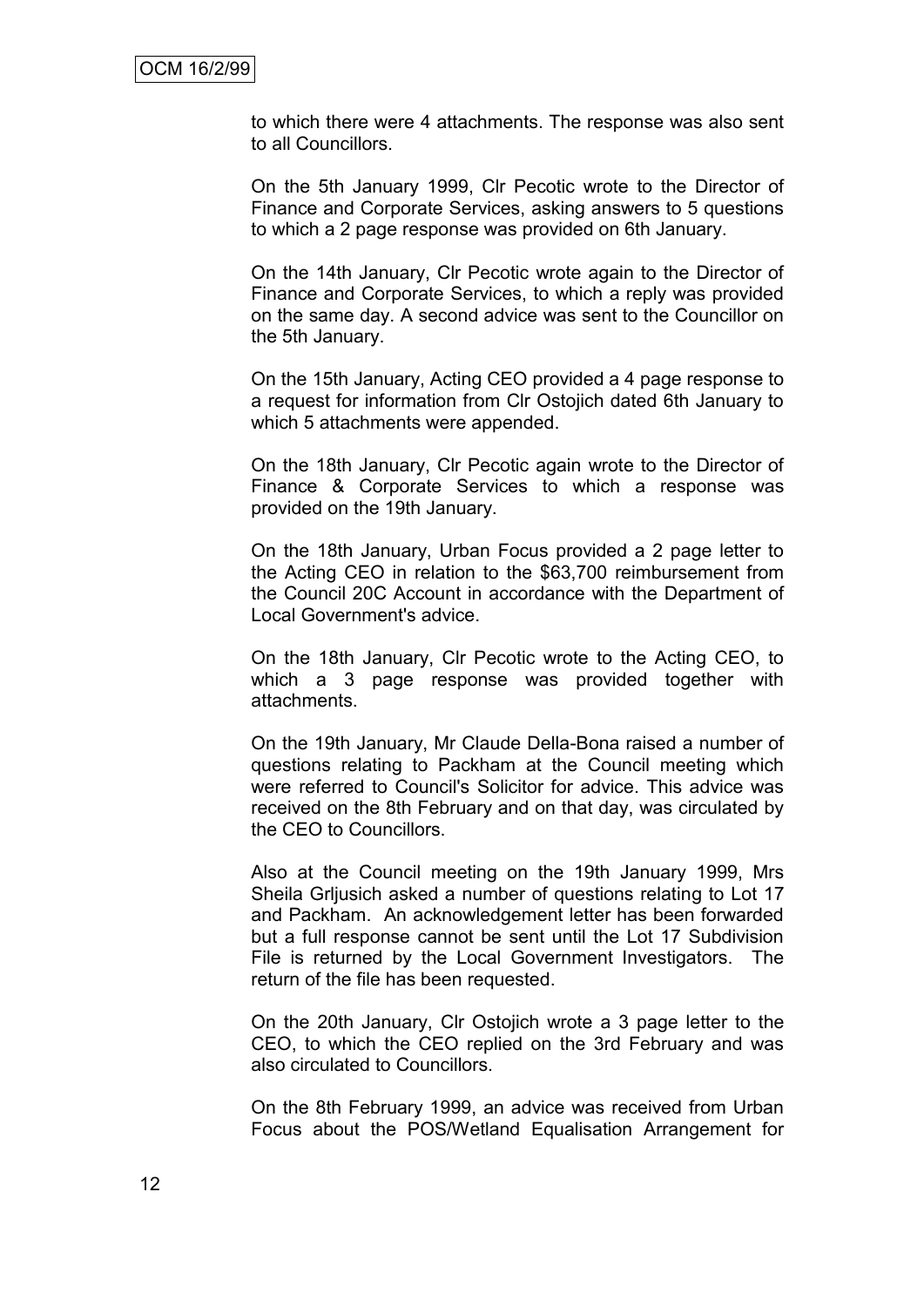Packham. This 4 page advice was circulated to Councillors on the same day.

As can be seen from this brief chronology, the questions raised by Councillors and landowners have been responded to promptly.

The problem is that the staff responses and legal advice have not been acceptable to the enquirers.

The CEO and Directors are of the view that accurate and adequate advice has been provided to Council and landowners and the situation in respect to Packham and the entitlement of landowners, is clear and therefore, there should be no need for a consultant to be engaged to undertake an investigation.

However, based on the letter from Clr Ostojich dated 20th January 1999 where he states:-

> "*In any event, it should not be an option to allow a bad situation to continue in the hope that it might be incidentally corrected.*

> *Even more importantly, critically in fact, it should never be the case that the Council's Administration are making unilateral decisions on the direction of Council. There is only one Council. It makes directional decisions. The Administration implement those directions. There is no scope to blur these functions.*

> *The fact is that this situation is the root cause of the confusion that is associated with the public open space issue for Packham Development Area. It must therefore be corrected without delay.*

#### *Going forward, I would now be grateful if you would please advise me about what strategies you intend putting in place to resolve this matter."*

The CEO responded to Clr Ostojich on the 3<sup>rd</sup> February 1999, advising that he would put a recommendation to Council that an independent party be engaged to undertake an investigation into the Packham Urban Development Area, supported by a brief for Council's consideration.

As the staff believe that they have exhausted all possible avenues of advice to Council and landowners, the only option seen as being available, is to have an independent firm or person to undertake a review of the statutory basis,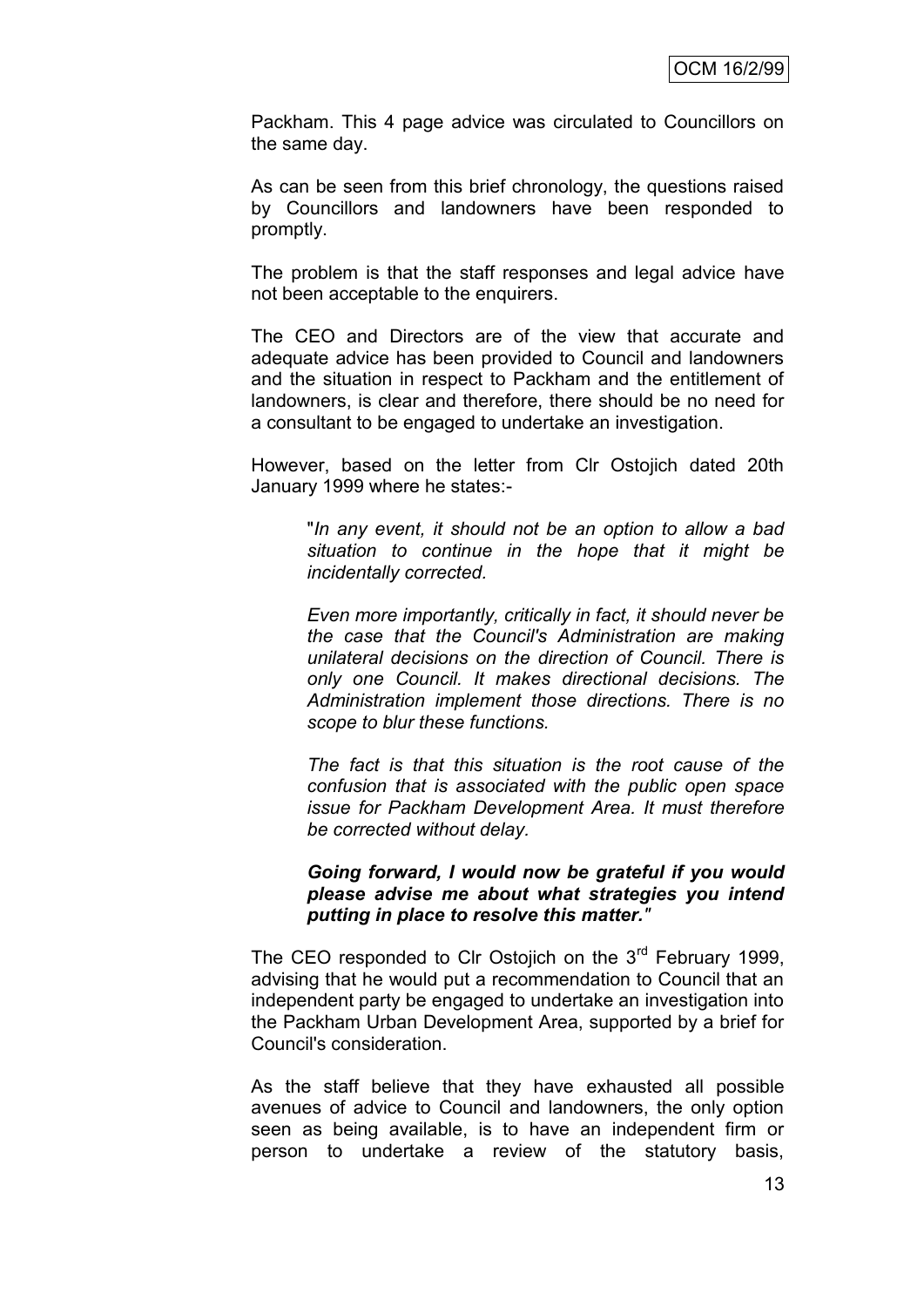administration, operation and management of the Packham Urban Development Area.

Should the Council proceed with an investigation, the Department of Local Government would need to be involved and the CEO has already made the necessary request to the CEO, Mr John Lynch.

The response from the Department was:-

"*Re: PACKHAM URBAN DEVELOPMENT AREA*

*I refer to your letter of February 3 1999 regarding the Department's ongoing willingness to be involved in the management of a person(s) appointed to undertake an audit of the above project.*

*I confirm that the Department is still prepared to undertake this role. I agree Council needs to set the terms of reference for the audit but if the Department is to have the management role it must have the right to negotiate on those terms of reference. We will not manage a project in which we have basic objections to the terms of reference.*

*With regard to appropriate consultants who have sound planning knowledge I offer the following:-*

- *David Gray of Gray Lewis & Associates, and*
- *Gene Koltasz of Koltasz Smith & Partners.*

*These are both planning firms of sound integrity.*

*I am sure you will appreciate that there is a very limited number of persons appropriately qualified and available to take on a project of this kind.*

*I note the amount you have set aside for the project. I submit that for a thorough review of the type that would settle this issue I envisage that you will need to budget considerably more."*

The budget being considered by Council is \$10,000.

In addition to the two town planning firms suggested by the Department, it is suggested that two others be included in the list of consultants to be approached namely:-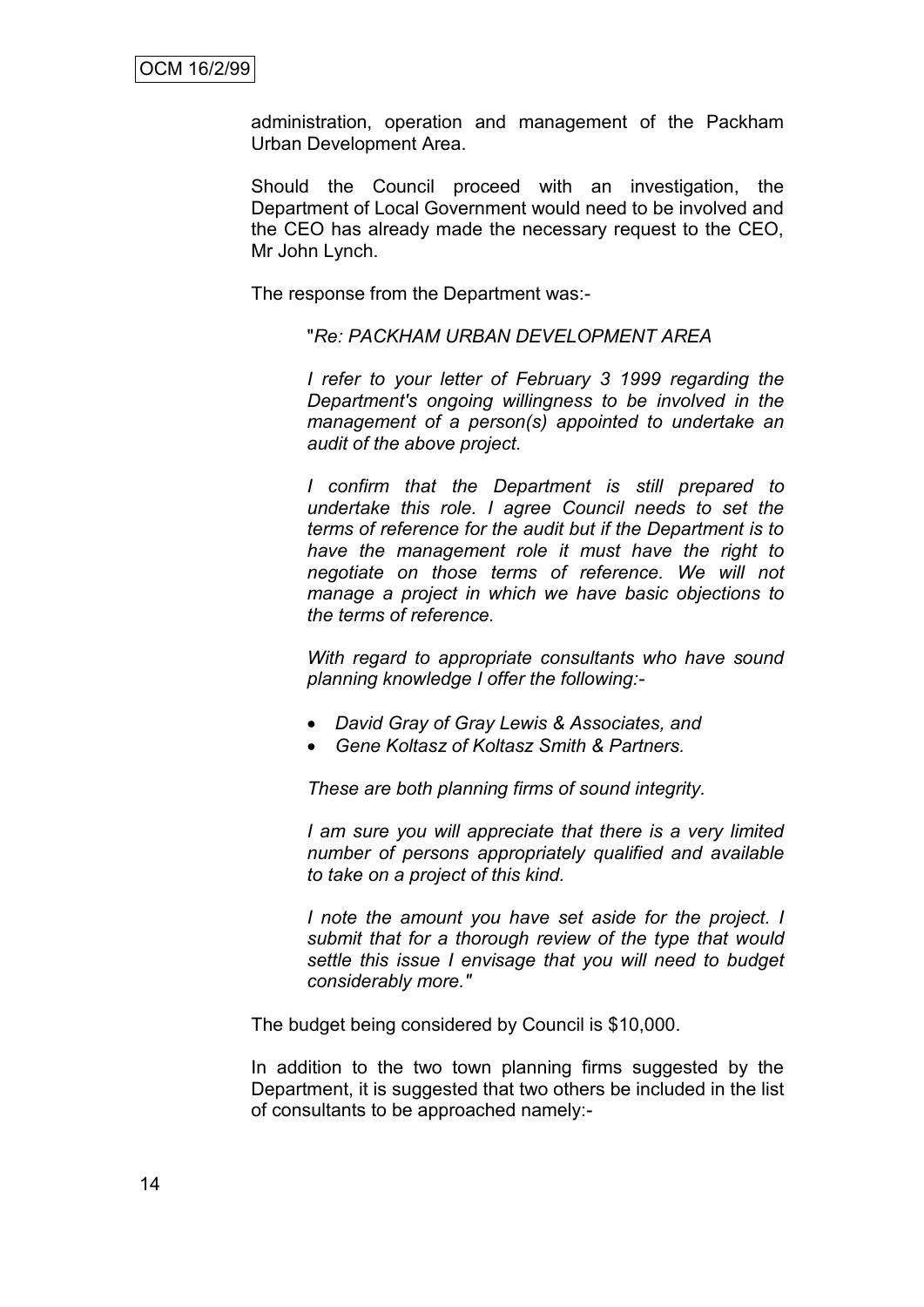- Mr Douglas Collins Mr Collins is a retired town planner who was the Deputy Commissioner of Town Planning Department responsible to Dr David Carr. Mr Collins is currently working in a part-time capacity on the Hon. Minister of Planning's Appeal Committee. Mr Collins has extensive knowledge of statutory planning and is well respected within the profession.
- Ms Cheryl Chaffer Ms Chaffer is the principal of Cheryl Chaffer and Associates, town planners and was previously the City Planner at the City of Fremantle. Since establishing her business, she has tended to provide specialised advice to WAMA in respect to statutory town planning and legal matters and serves on the recently formed PEER Review Committee established by the Hon. Minister for Planning, to examine processing and procedural matters within local government.

To broaden the list of consultants is considered worthwhile given the importance of the matter to be investigated and the time and cost involved.

It should be noted that none of the firms and individuals short listed, are aware of the proposed investigation and therefore, it cannot be certain that they are willing or able to accept such a specific commission.

A recommended brief is attached to the report for Council's consideration.

#### **Strategic Plan/Policy Implications**

N/A

Except that the Council has adopted a Policy for the Packham Urban Development Area - PD11 amended on the  $21<sup>st</sup>$  July 1998.

## **Budget/Financial Implications**

The Council is considering the setting aside of \$10,000 for an investigation if required, as part of the mid year Budget review.

It is expected that an investigation of the type outlined, could cost in the order of \$80.00 per hour plus the cost of specialist legal advice.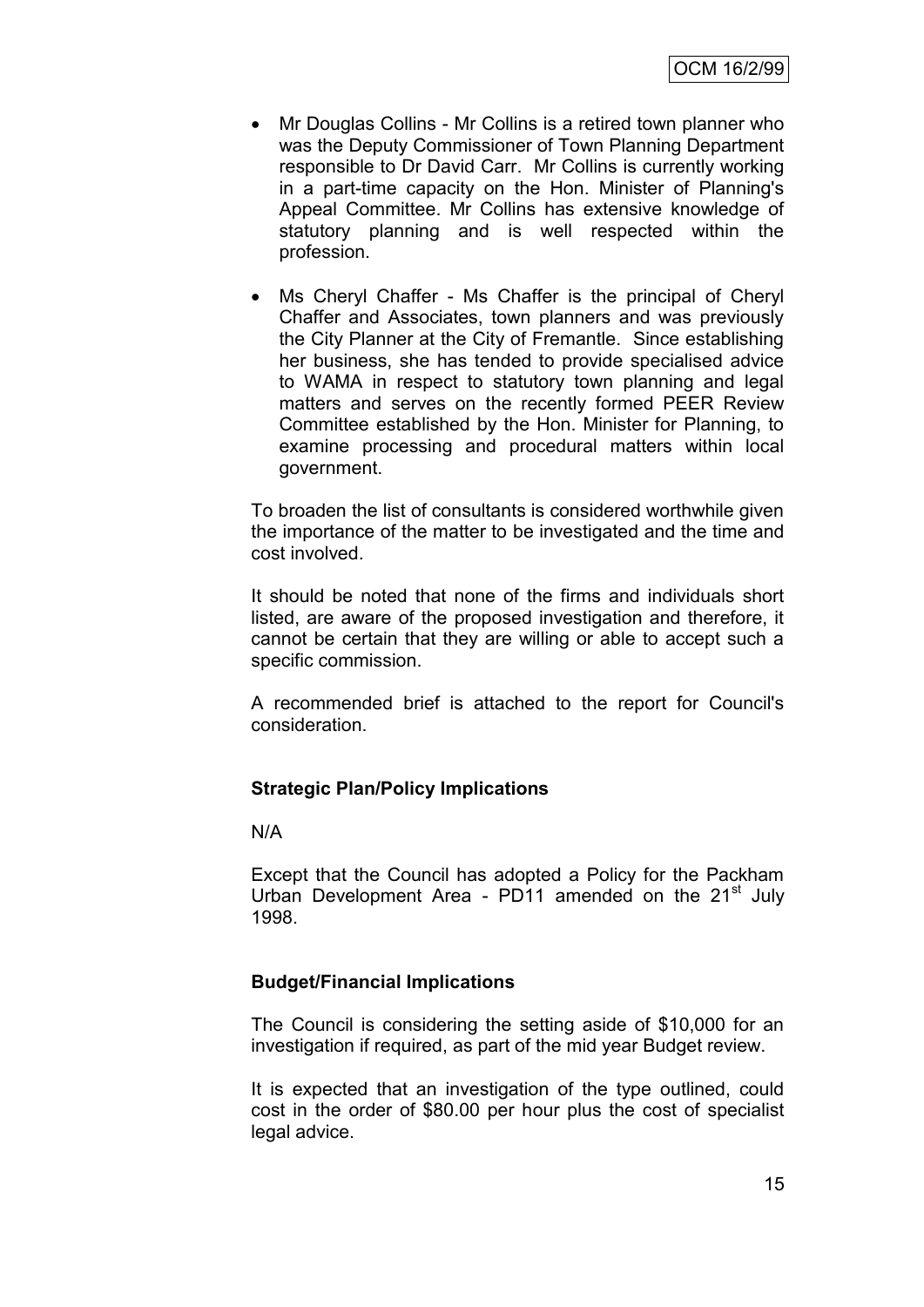Based on this, the investigation could cost between \$3,000 and \$4,000 a week and over say 6 weeks, could cost between \$18,000 to \$24,000.

Therefore, to provide for a range of fee submissions, an allowance of \$25,000 or \$30,000 would be more appropriate.

In the brief, there is the scope for an indicative fee to be submitted because the final fixed cost will need to be determined following appointment, refinement of the brief and for the consultant to gain an understanding of the range and content of the background information.

The source of any additional funding could be available through the CEO's Consulting Account No. 135310.

### **9.4 (OCM2/99) - PACKHAM URBAN DEVELOPMENT AREA - PUBLIC OPEN SPACE PAYMENT (SMH) (9235) (ATTACH)**

# **RECOMMENDATION**

That:

(1) the payment of \$222,934 made from the Section 20C Restricted Asset Account be deemed to have been made from interest held in that account.

## **COUNCIL DECISION**

That Council:

## **Background**

At the Council meeting held on the 21<sup>st</sup> July 1998, Council resolved to:-

*"(1) receive the report from the Department of Local Government entitled "Audit of Monies Paid by Council in Relation to the Packham Development Area", dated May 1998, the legal advice from Council's Solicitor McLeod & Co dated 16 February 1998 and 29 May 1998 and Urban Focus' responses dated 23 December 1997 and 30 March 1998;*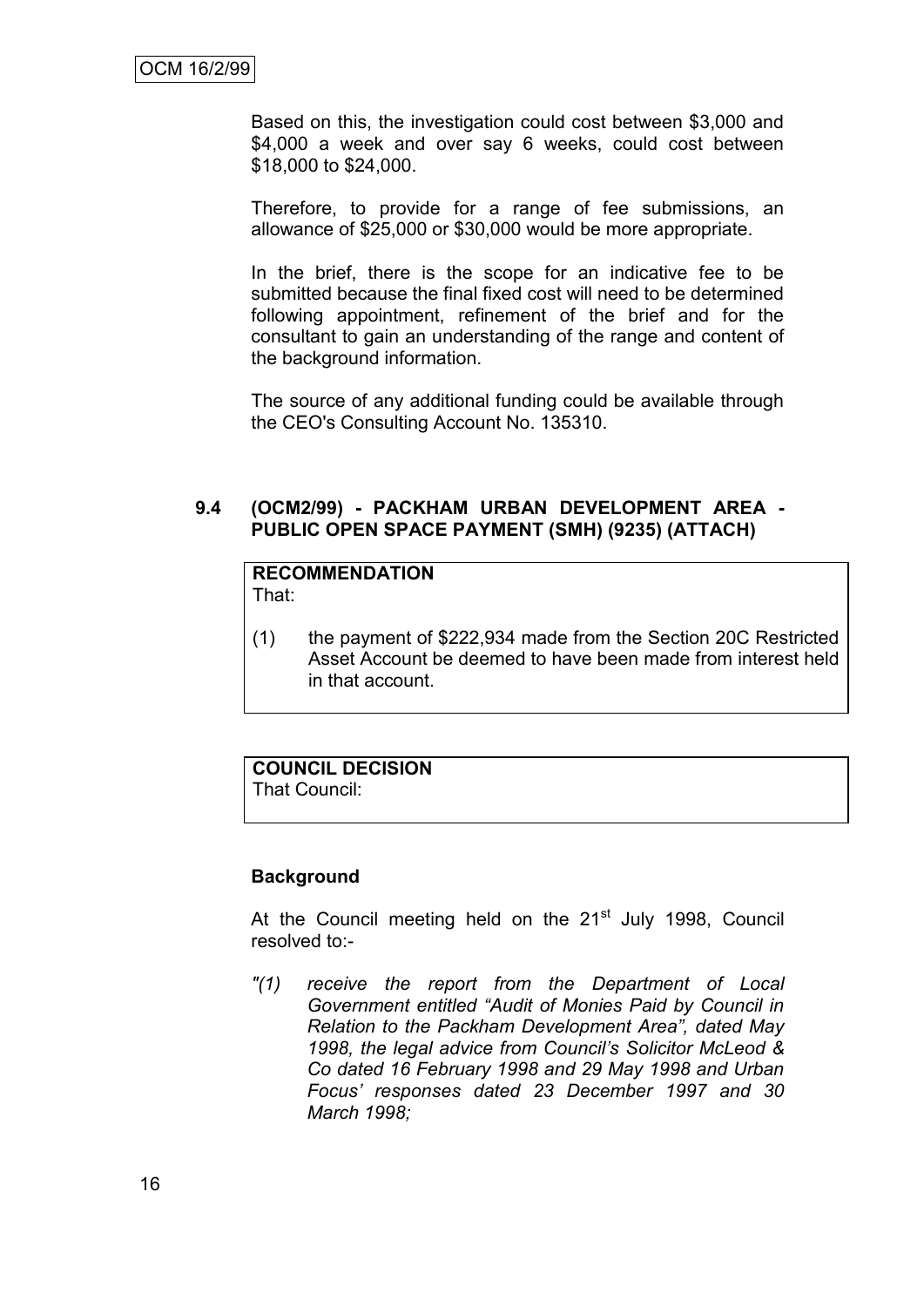- *(2) seek the advice of the Department of Local Government in respect to:-*
	- *1. the refund of \$63,700 to Urban Focus from the Council's Section 20C Public Open Space Account; and*
	- *2. the Council's payment of \$222,934 to Urban Focus in April 1995, being considered by the Council as a payment of interest monies from the Section 20C Public Open Space Account, separate from the principal held in the Account collected as cash-inlieu payments from subdividers within the Packham Urban Development Area, as the means by which the Council can satisfy the intent of Section 20C of the Town Planning and Development Act;*
- *(3) seek reimbursement of the \$222,934 from Urban Focus, in the event that the Department of Local Government does not support the Council in respect to the advice sought in (2) 2. above, by a negotiated arrangement between Urban Focus and the Council. This arrangement being via the acquisition of future public open space in the balance of Stage 2 and Stage 14 of the Packham Urban Development Area and the subsequent reimbursement of funds by Urban Focus to the Council's Section 20C fund ;*
- *(4) utilise the Section 20C Public Open Space funds held in the Cash-in-lieu Account to acquire part of a public open space buffer that may be required as part of a revised structure plan for the northern portion of the Packham Urban Development Area around the Watsons' factory in Hamilton Road, Spearwood.*
- *(5) advise the Department of Local Government that the Council proposes the following in respect to "private arrangement" subdivision proposals :*
	- *1. Council has initiated Amendment No 94 to its District Zoning Scheme No 2 which is currently awaiting public advertising consent from the Western Australian Planning Commission. This amendment will enable equitable cost sharing arrangements for public open space and other public infrastructure to be incorporated into the Scheme.*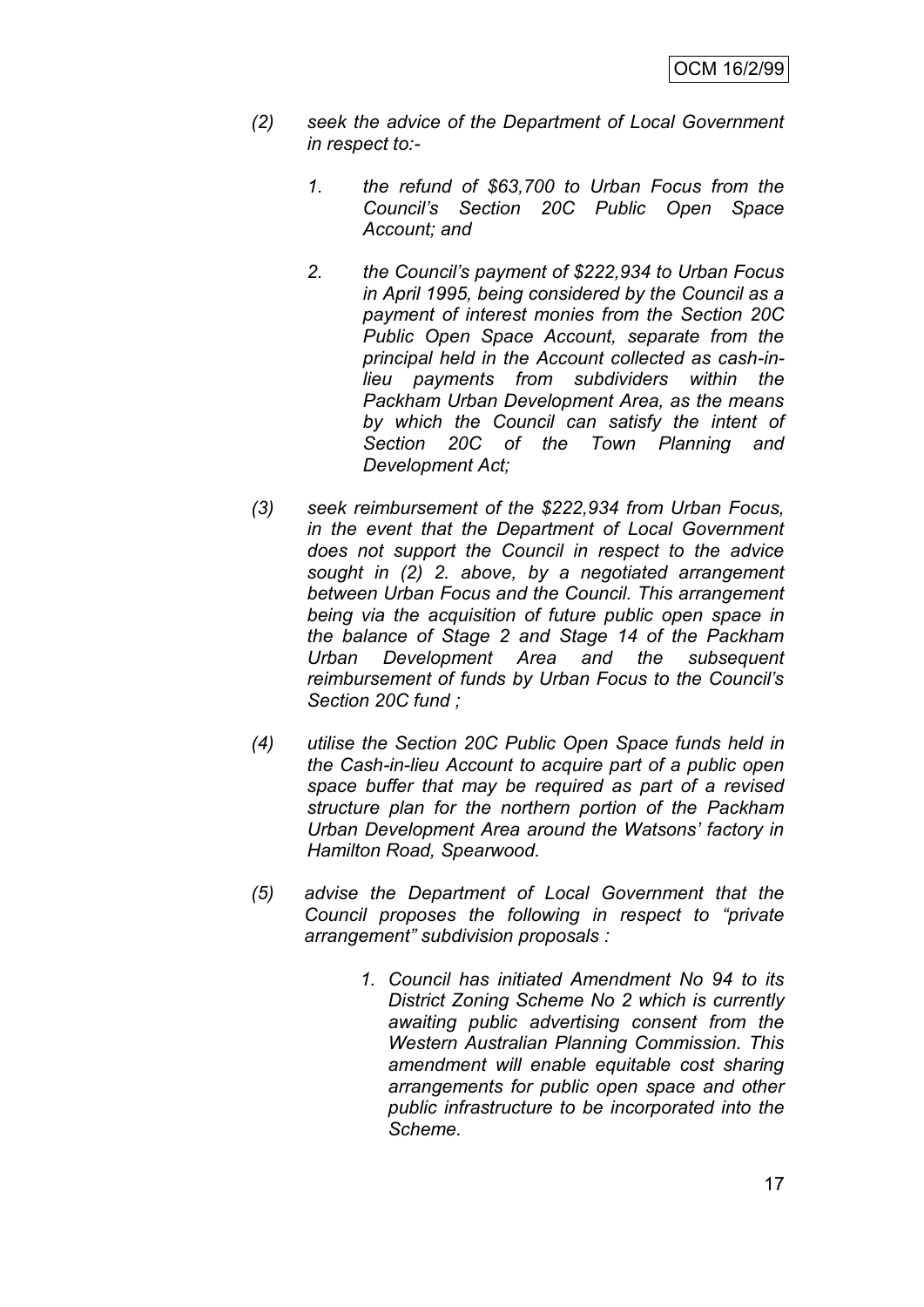*2. An amendment to the existing Packham Urban Development Area Policy will be made to delete reference to "water and sewerage" services ; and an addition be made to the Policy as follows :* 

*Council will only accept Section 20 C contributions from subdividers who are not participants in an Owners' Scheme which has already provided land for public open space or from subdividers who have not made a private arrangement with an Owners' Scheme for the provision of public open space* 

*(6) amend Policy PD 14 "Packham Urban Development Area" as outlined in (5) 2. above."*

The Chief Executive Officer arranged for the Department of Local Government to conduct an independent process audit of the 1995 public open space payment.

The report from the Department of Local Government was received on the 21st May 1998, entitled "*Audit of Monies Paid by Council in Relation to the Packham Development Area*" and was circulated to all Councillors on the  $29<sup>th</sup>$  May 1998.

The Department of Local Government's report concluded, in respect to the \$222,934 payment, that although the payment did not comply with Section 20C of the Town Planning and Development Act 1928, the payment was made as per the expectations of the landowners, developers and staff of the City of Cockburn.

Extracts from legal advice have been circulated separately to Councillors.

- Letter from McLeod & Co to Council dated  $16<sup>th</sup>$  February 1998.
- Letter from McLeod & Co to Council dated  $29<sup>th</sup>$  May 1998.

#### **Report**

The recommendation to this report is based on the advice of Council's Solicitor, Denis Mcleod and the Department of Local Government's response (attached) dated 11<sup>th</sup> January 1999.

In support of the recommendation made, the following information is provided in respect to the Council's Section 20C Public Open Space Account.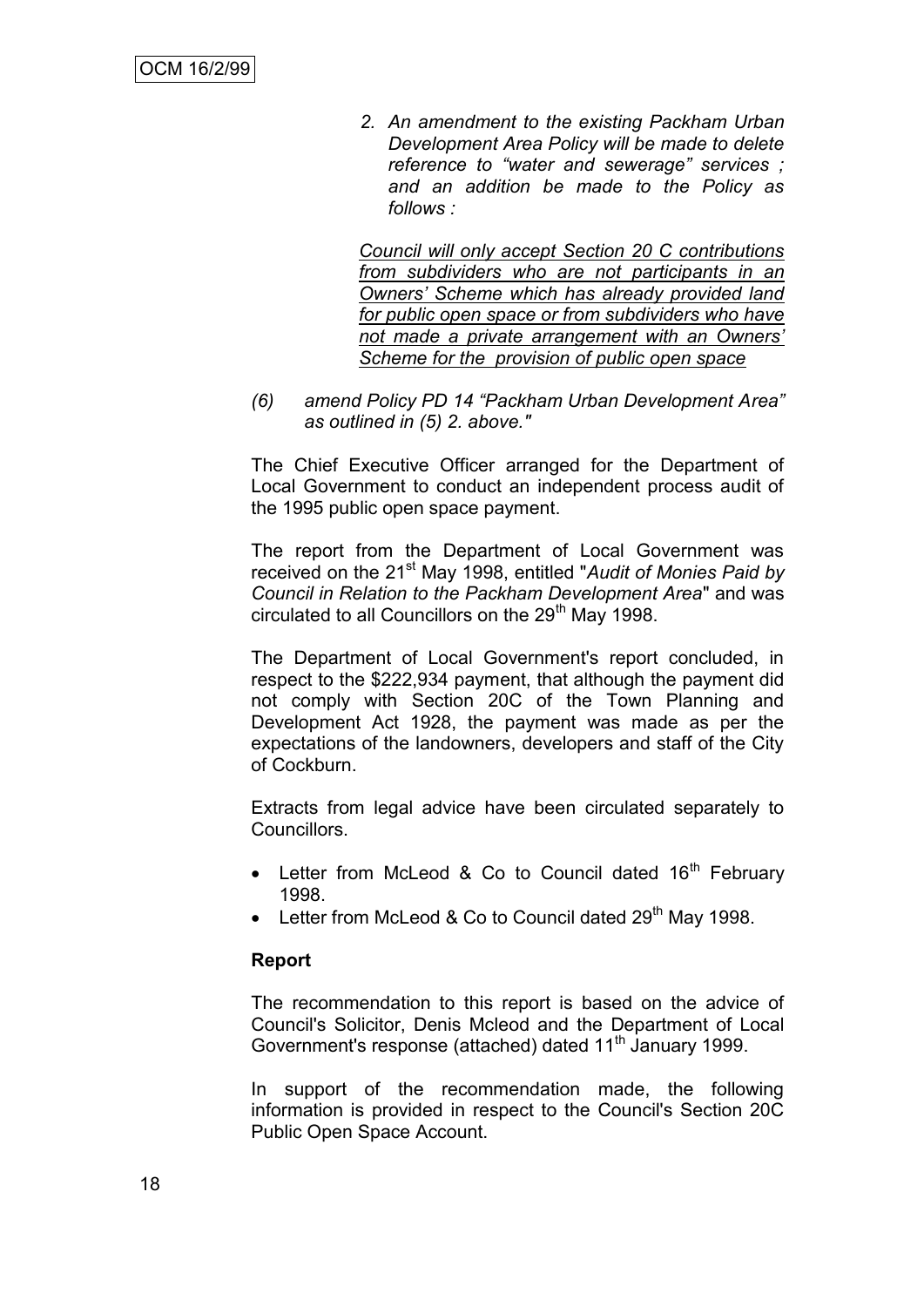OCM 16/2/99

| 1.             | Balance of Section 20C A/C          | \$511,217.54 |
|----------------|-------------------------------------|--------------|
|                | (Applicable to Packham Locality)    |              |
| $\mathcal{P}$  | Interest Accrued to Section 20C A/C | \$237,812.24 |
|                | (Total Interest)                    |              |
| 3.             | Amount Paid to Urban Focus in 1995  | \$222,934.00 |
| $\overline{4}$ | Interest Balance after 1995 Payment | \$14,878.24  |

The Department of Local Government's advice means that it is open to the Council to deem that the \$222,934 incorrectly expended from that Account in April 1995 was from Interest monies and not the principal funds contributed by subdividers in the Packham area.

## **Strategic Plan/Policy Implications**

N/A

## **Budget/Financial Implications**

The Council may need to be prepared to reimburse the Section 20C POS Account \$222,934 from General Revenue if the recommended means of reimbursement is not adopted.

## **9.5 (OCM2/99) - LOCAL AGENDA 21 CONFERENCE - MANDURAH, WA - 11/12 MARCH, 1999 (1027) (DMG)**

## **RECOMMENDATION** That Council nominate Clr(s) \_\_\_\_\_\_\_\_\_\_\_\_\_\_\_\_\_ as delegate(s) to attend the Local Agenda 21 Conference to be conducted in Mandurah on the 11<sup>th</sup> and 12<sup>th</sup> March 1999.

## **COUNCIL DECISION**

That Council:

## **Background**

Councillors were circulated with information on this Conference recently and requested to respond in time for the matter to be considered by Council, if interested in attending.

## **Submission**

N/A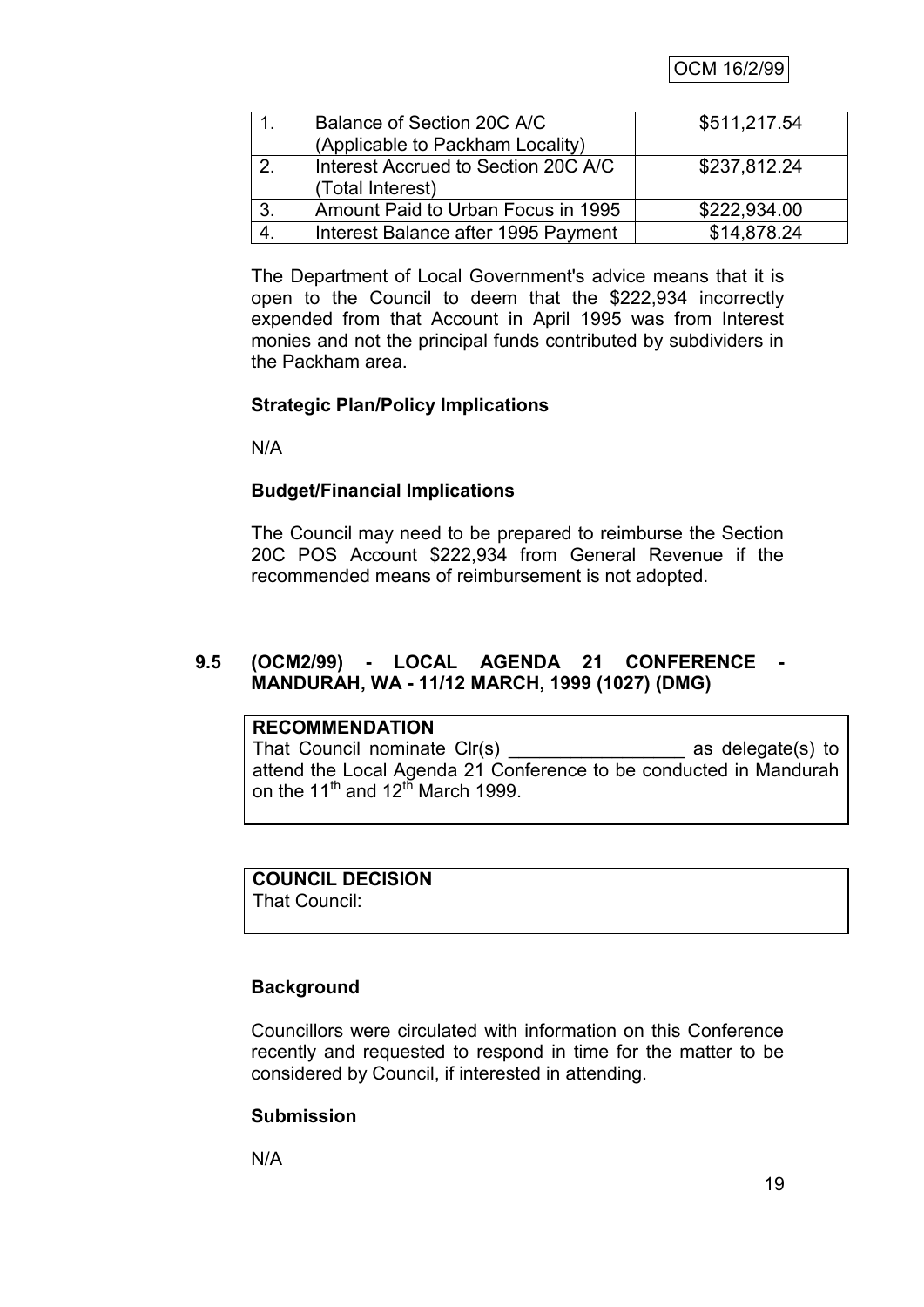## **Report**

Manager, Environmental Services will be attending the Conference.

Nominations to attend have also been received from Mayor Grljusich and Clr Separovich. In accordance with Council Policy, the matter is now referred to Council for further consideration.

## **Strategic Plan/Policy Implications**

N/A

## **Budget/Financial Implications**

Funds are provided for in the Councillors Conference Account (approximately \$18000 unexpended). The cost per delegate is estimated at \$600.

## **9.6 (OCM2/99) - MOTION CARRIED AT ANNUAL ELECTORS MEETING - 8 FEBRUARY 1999 - POSTAL VOTING (1713; 1700) (DMG)**

### **RECOMMENDATION**

That Council advises Mr Glen Head of 15 Mollerin Place South Lake and Mrs Val Oliver of 8 Malvolio Road Coolbellup (representing 68 petitioners), that:

- a) Council is unable to conduct its 1999 local government elections under the Postal Voting system, due to the time constraints imposed by Sections 4.20 and 4.61 of the Local Government Act 1995; and
- b) Council will re-consider the issue of Postal Voting for the 2001 municipal elections and, if applicable, any prior extra-ordinary elections, in advance of the election date, to ensure compliance with statutory timetables.

#### **COUNCIL DECISION** That Council: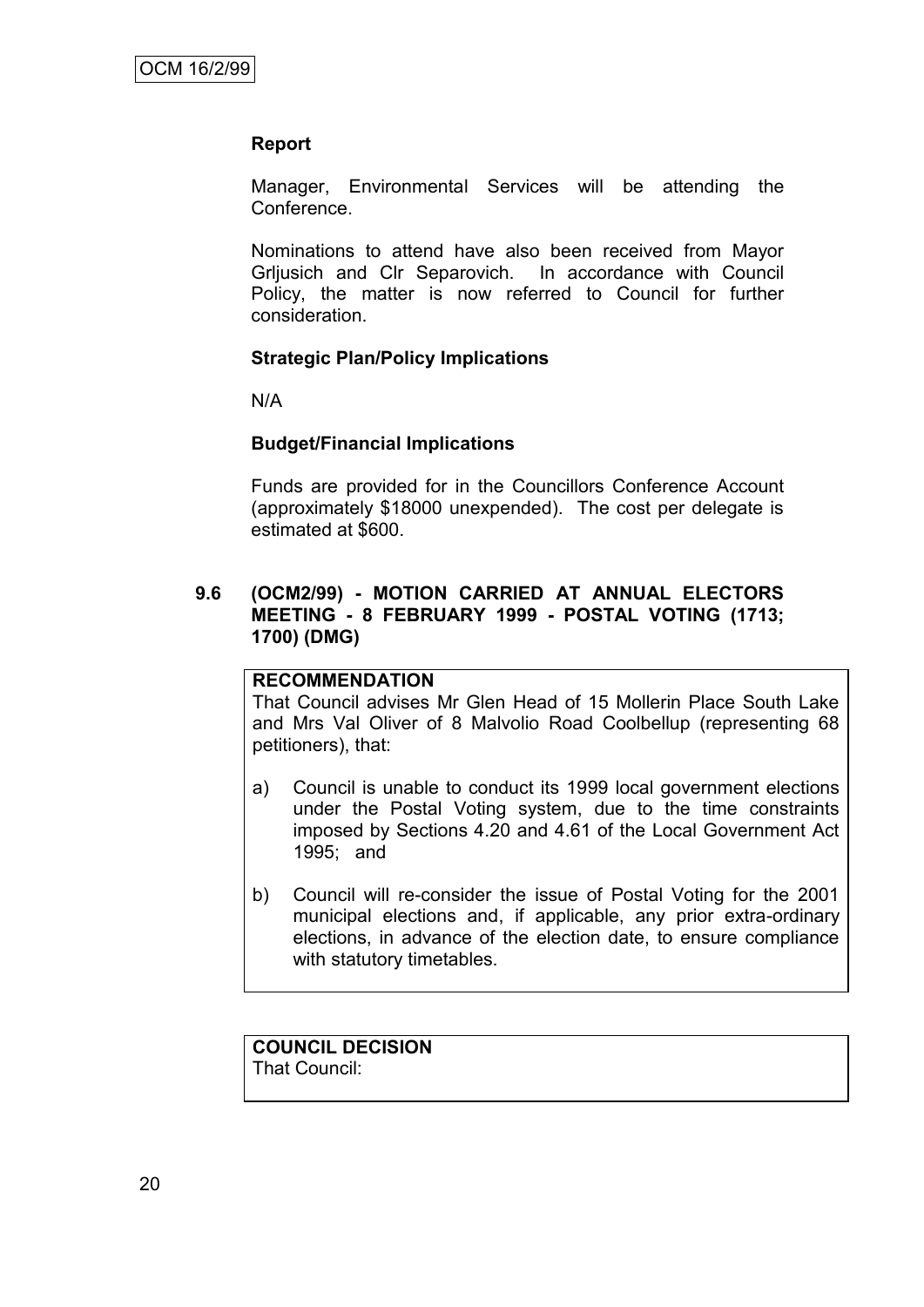## **Background**

At the Annual Electors Meeting conducted on the  $8<sup>th</sup>$  February 1999, the following motion was carried:

"Moved Mr Glen Head seconded Mrs Val Oliver, that in accordance with Section 4.61 (2) of the Local Government Act 1995, the City of Cockburn conduct the 1999 elections as a postal election. If this is not possible due to time constraints, that postal elections be adopted for the following Local Government Elections."

Pursuant to Section 5.33 of the Local Government Act 1995, the decision is now required to be considered by Council.

#### **Submission**

N/A

## **Report**

The decision carried at the Electors Meeting seeking Council to give urgent consideration at its February Meeting for the 1999 Council elections to be conducted as Postal Elections, is not capable of being carried out. Due to a change to the Local Government Act 1995, the timeframe for Council to decide whether it wishes a Postal Voting system of elections to be introduced, has been extended from 70 days to 80 days prior to the elections. In effect, this requires Council to have made this decision by the  $10<sup>th</sup>$  February 1999, for it to be applicable for the 1999 elections. As that date has passed, it is not capable for Council to conduct its 1999 elections by any other method than by "voting in person" elections.

The second part of the motion, seeking a Council commitment to conduct future elections by Postal Voting, could technically be made at this time. However, it is considered more appropriate for the Council which will be in place at the time of the 2001 elections, to make that decision. It is possible that the make-up of Council could be different at that time and therefore, should be given carriage of making that decision.

## **Strategic Plan/Policy Implications**

Corporate Strategic Plan Key Result Area 4 - "Facilitating the Needs of Your Community" refers.

## **Budget/Financial Implications**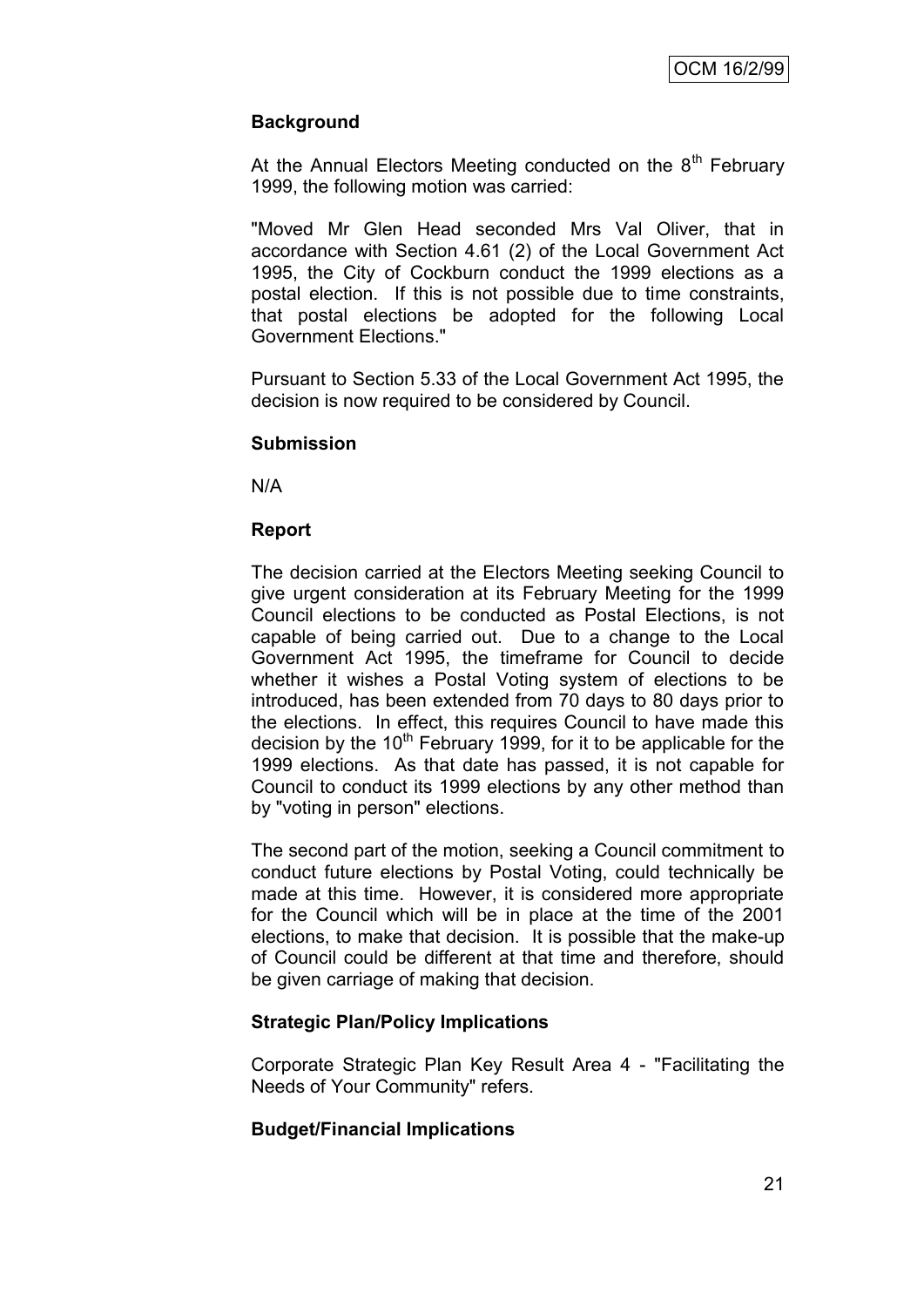## **10. PETITIONS**

Nil

## **11. MOTIONS OF WHICH PREVIOUS NOTICE HAS BEEN GIVEN**

Nil

## **12. NOTICE OF MOTIONS FOR CONSIDERATION AT THE FOLLOWING MEETING IF GIVEN DURING THE MEETING**

Nil

## **13. CONFIDENTIAL MATTERS**

## **13.1 (OCM2/99) - REMUNERATION REVIEW - CHIEF EXECUTIVE OFFICER (003) (ATC)(ATTACH)**

## **RECOMMENDATION**

That Council move behind closed doors to consider the remuneration review for the Chief Executive Officer.

## **COUNCIL DECISION**

That Council:

## **Background**

The remuneration for the Chief Executive Officer was last reviewed in late 1996. Consultants, Gerard Daniels Australia Pty Ltd (GDA), were employed to review and make recommendations concerning the Chief Executive Officer's remuneration package.

## **Submission**

N/A